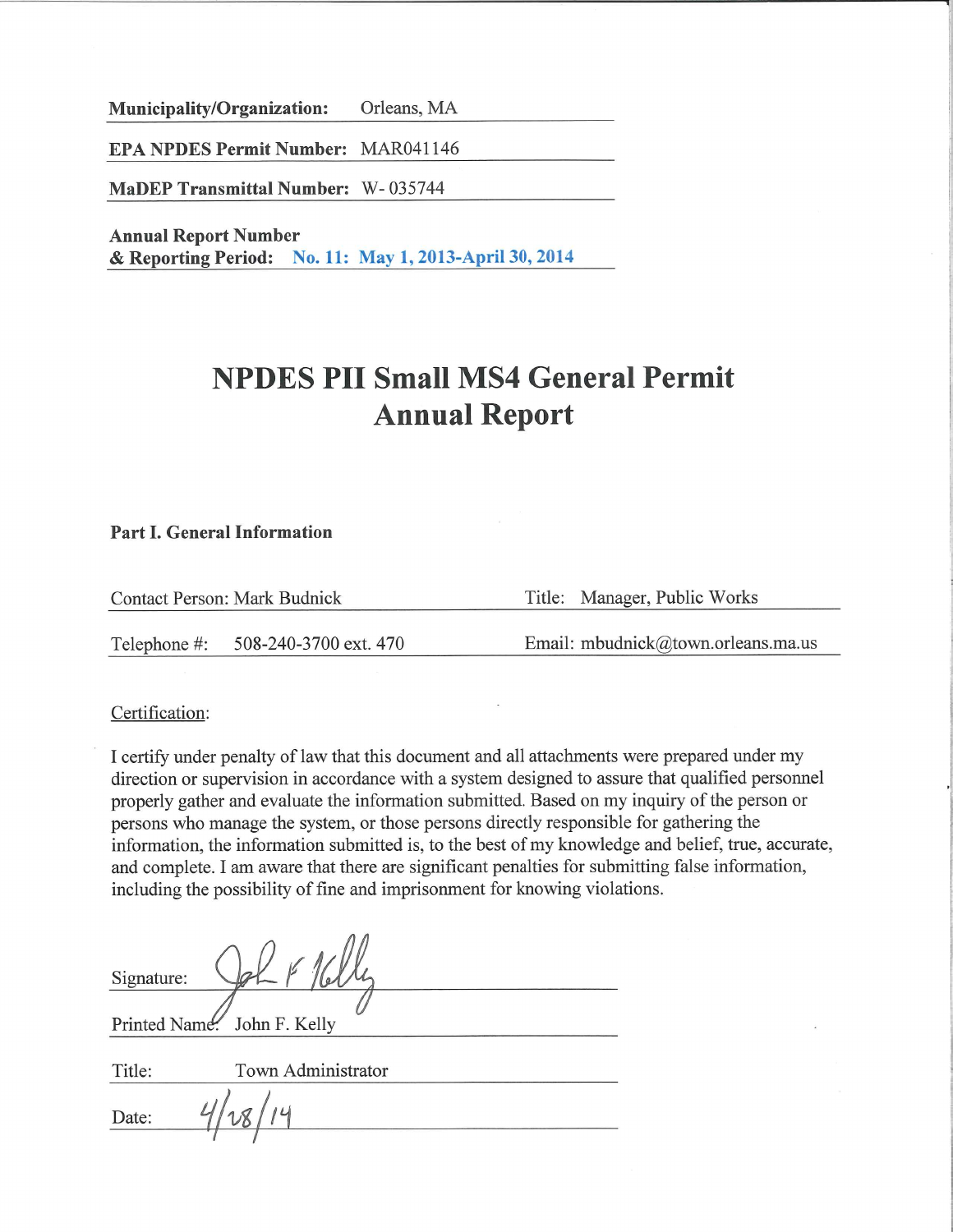#### **Part II. Self-Assessment**

The Town of Orleans has completed the required self-assessment and has determined that our municipality is in compliance with all permit conditions.

#### *Notable Accomplishments/Improvements in Permit Year 11:*

#### *Water Quality Task Force & Comprehensive Wastewater Management Plan*

The Town of Orleans continues to develop significant ongoing programs to improve marine and fresh water quality and work towards the goals of the Phase II Permit and the final TMDLs for pathogens and nutrients. The efforts of the Marine and Fresh Water Quality Task Force, Orleans Pond Coalition, past and planned BMP construction projects and the development of the December 2010 Comprehensive Wastewater Management Plan (CWMP) have or will result in significant water quality and habitat improvements. The 2010 CWMP provides recommendations for wastewater treatment capital improvements to address failing septic systems and significantly reduce nitrogen loading to the local bays and impoundments, which represent the majority of the pollutant load. The CWMP received final approval from the MA DEP on February 14, 2012. The Town's consultant completed an evaluation of full lifecycle costs for the CWMP and for a small pipe (STE) collection system to provide further support for recommendations in the CWMP. The Board of Selectmen is seeking funding in 2014 to study alternatives and to build consensus for a long-term solution to wastewater management to protect surface and groundwater.

In addition to the efforts to reduce nitrogen loading from septic sources, the Town of Orleans continues to implement BMPs to reduce the use of fertilizers and pesticides. The Pleasant Bay Alliance developed a fertilizer and pesticide use policy for municipal properties in April 2012. Building upon this effort, the Town developed a Fertilizer Nitrogen Control bylaw that passed at the 2014 Annual Town Meeting. The purpose of the bylaw is to restrict the use of nitrogen based fertilizers throughout Town and it includes the following provisions: no application of nitrogen between October 16 and April 14; no application before or during heavy rain; and no application within 100 feet of Resource Areas. In support of these efforts, the Town has a robust public education campaign to inform residents and businesses about the proper use of and alternatives to fertilizers. Orleans is one of three Massachusetts towns (Falmouth and Nantucket) to have such a bylaw.

In Year 10, the Orleans Pond Coalition received a grant for water quality monitoring in the Cedar Pond and Rock Harbor estuarine system. The results of this study increased the awareness and importance of preserving water quality. In Year 11, a Cedar Pond Management Plan was produced by the UMASS – Dartmouth School of Marine Science and Technology (SMAST) and the Water Quality Task Force and was unanimously approved by the Board of Selectmen. In the Cedar Pond Management Plan, SMAST recommended replacing the boards in the old weir to hold back the pond and limit salt water intrusion. In order to put the boards back, the Town is waiting for approval from the property owner (MADOT). After the salinity is reduced to a level low enough for herring (etc), DMF is interested in installing a ladder structure to better enable fish passage.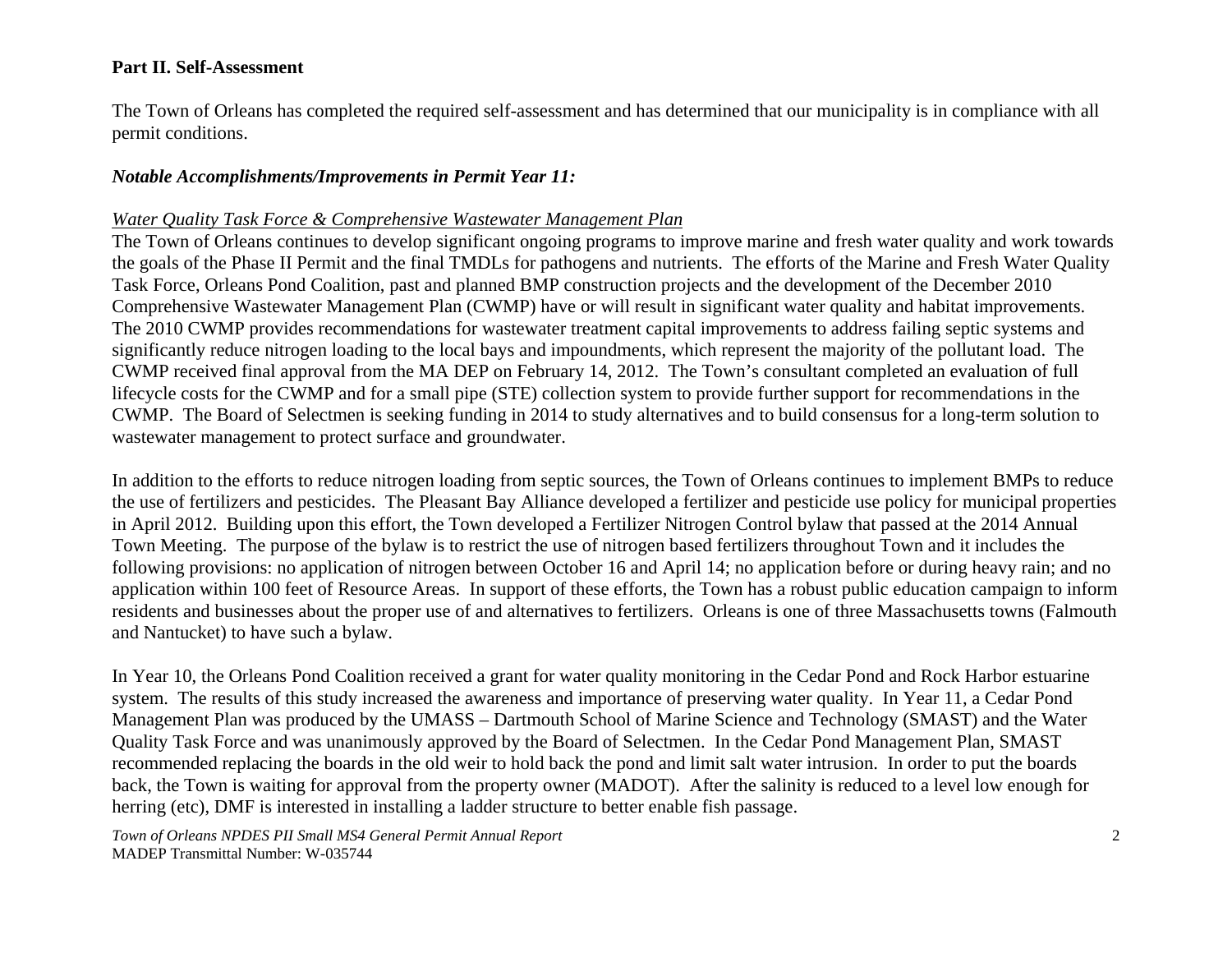#### *Pleasant Bay Resource Management Plan Update*

The Pleasant Bay Resource Management Plan was updated in 2013 and the updated plan was adopted in May 2013. The plan will further the Town's ongoing effort to work collaboratively with neighboring Towns to promote the natural resource health and public enjoyment of Pleasant Bay.

#### *Stormwater Management Planning*

The Town and its consultant continued to evaluate program needs based on the pending Phase II permit for Interstate, Merrimack and South Coastal Watersheds and the draft Phase II permit that was issued for New Hampshire MS4s. The Town anticipates using this information and the results from other activities (e.g., CWMP, BMP projects) to develop an appropriate strategy to address the requirements related to TMDLs and impaired water bodies, as part of the Stormwater Management Plan (SWMP) development under the final permit (once issued). The Town presented an article at the May 2013 Town Meeting requesting \$500,000 to fund a comprehensive SWMP to meet future regulatory requirements and water quality goals. The article was funded and as part of the project the Town has contracted with AMEC – Environment & Infrastructure to begin asset management using AMEC's ALERT software.

#### *Public Education & Involvement Activities*

The Town of Orleans conducted the following major events to promote awareness of water resources and engage the community:

- Celebrate Our Waters Event: The Orleans Pond Coalition hosted a "Celebrate Our Waters" event on September 13, 14 and 15, 2013. The celebration was well attended with over 2,000 people and it expanded its geographic footprint to include events in Eastham. The Orleans Pond Coalition hopes to further expand the event into Brewster in 2014 to highlight the "shared waters".
- Arbor Day Celebration: The Orleans Tree Department and the Orleans Conservation Trust teamed with Ameri-Corp Cape Cod honoring Arbor Day by planting 6 large trees and native plants on a historical property in Orleans. The effort also included removal of invasive species and unhealthy trees. The event received significant media coverage by appearing in local newspapers.

#### *Stormwater BMP Assessment, Design & Construction*

The Town has completed design for stormwater improvements at Pochet Road to address flooding issues and remediate stormwater entering the adjacent resource area. This project is going to bid in May 2014. The Town is also in the design phase for stromwater improvements incorporating bioretention for nutrient removal for a project on Tonset Road. This project is expected to be bid in June of 2014.

The Town is in the process of designing a stormwater BMP project for the Barley Neck Road stormwater discharge to protect water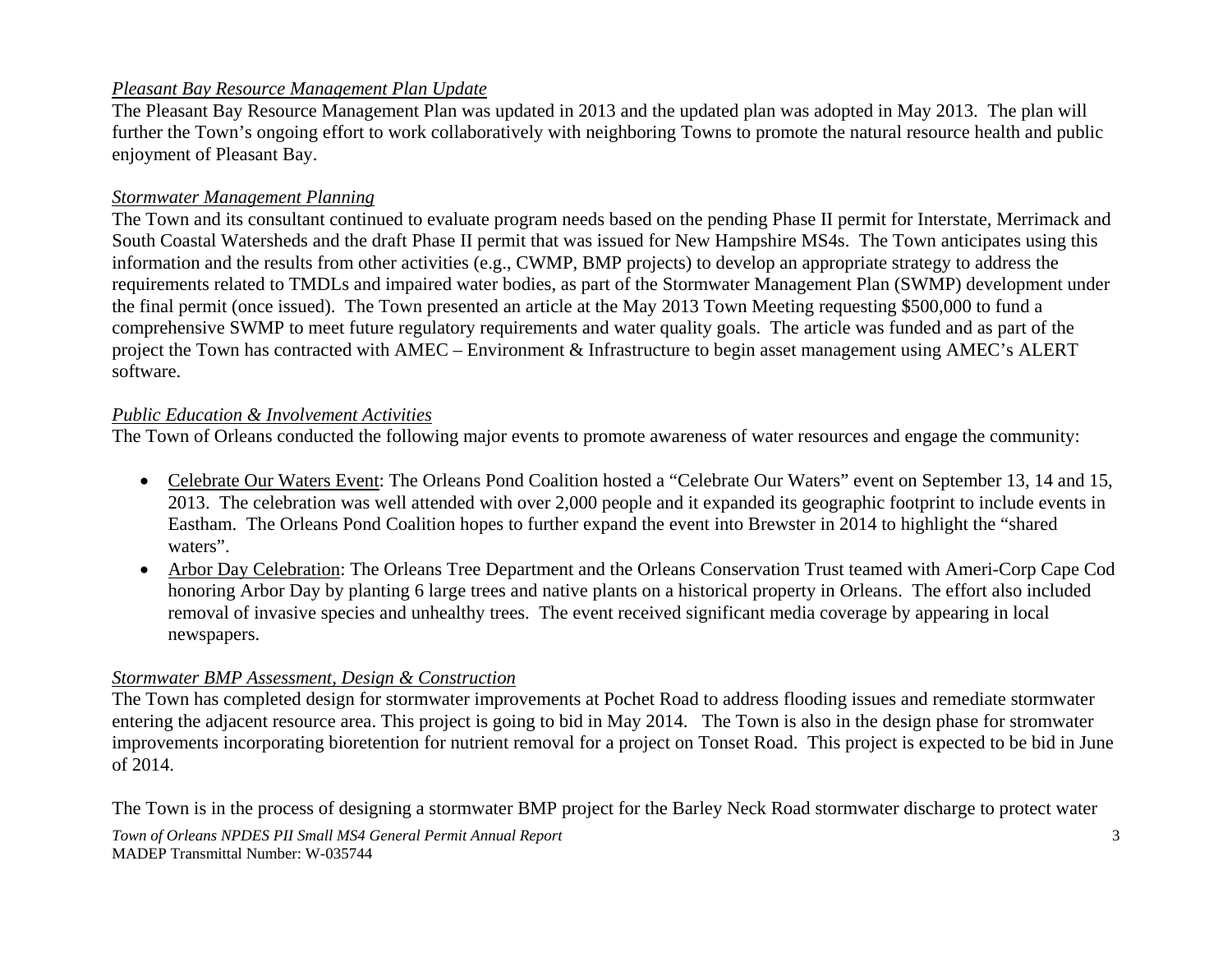quality in the Meeting House River. This project was put on hold in 2012 so the Town could conduct a more comprehensive assessment of stormwater improvement needs at key outfalls and priority water bodies. In Year 11 the Town's consultant conducted a Preliminary Town-wide Stormwater Assessment to identify and rank outfalls with the highest potential pollutant discharges. The Assessment prioritized the outfalls for remediation and provided a course of action with cost estimates to reduce or eliminate pollutant discharges. The Assessment also identified further actions necessary to evaluate and address all stormwater discharges in the anticipated next Phase of a Town-wide Stormwater Assessment. Through this project the Town developed a Stormwater Task Force consisting of the DPW Director, Highway Manager, Town Planner, Health Agent, Conservation Officer and the Chairperson of the Marine and Freshwater Quality Task Force.

The Town previously completed the design for stormwater BMPs to address a stormwater outfall off Tar Kiln Road. The BMPs will remediate a direct discharge to the upland marsh leading to Pleasant Bay through the use of new deep sump catch basins and subsurface leaching. Construction was completed in Year 11.

The Town completed construction on septic and stormwater improvements at the Skaket Beach parking lot. The parking lot previously had no stormwater controls with a direct discharge to Cape Cod Bay.

The Highway Department completed additional drainage improvements on Overland Way that resulted in the elimination of direct stormwater discharges to Namskaket Marsh/Namskaet Creek.

#### *Stormwater Team*

In Permit Year 11, the Town of Orleans established a stormwater committee called the "Stormwater Team." The Stormwater Team was developed to provide broader insight to evaluate stormwater projects and for the planning and prioritization of stormwater improvements. Members include the DPW Director, Highway Manager, Town Planner, Health Agent, Conservation Officer and the Chairperson of the Marine and Freshwater Quality Task Force.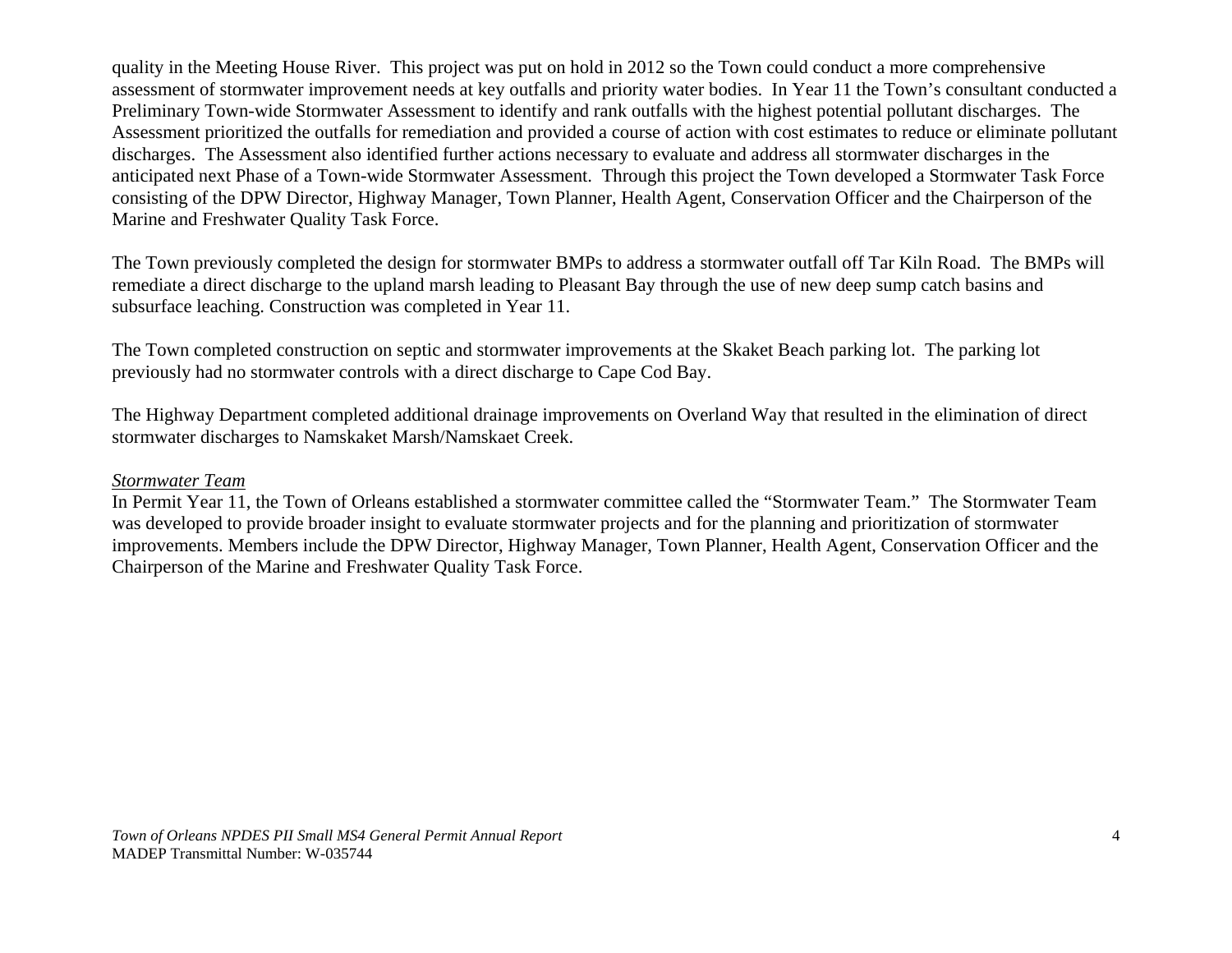## **Part III. Summary of Minimum Control Measures**

| <b>BMP</b><br>ID# | <b>BMP</b> Description                                    | <b>Responsible</b><br>Dept./Person<br><b>Name</b> | <b>Measurable</b><br>Goal(s)                                   | Progress on $Goal(s)$ –<br><b>Permit Year 11</b>                                                                                                                                                                                                                                                                                                                                                                                                                                                                                                                                                                                                                                                                                                                                                                                                  | <b>Planned Activities -</b><br><b>Next Permit Term</b>                                                                                                       |
|-------------------|-----------------------------------------------------------|---------------------------------------------------|----------------------------------------------------------------|---------------------------------------------------------------------------------------------------------------------------------------------------------------------------------------------------------------------------------------------------------------------------------------------------------------------------------------------------------------------------------------------------------------------------------------------------------------------------------------------------------------------------------------------------------------------------------------------------------------------------------------------------------------------------------------------------------------------------------------------------------------------------------------------------------------------------------------------------|--------------------------------------------------------------------------------------------------------------------------------------------------------------|
| A.1               | Develop and Broadcast<br>Via PA CATV Storm<br>Water Video | Mark Budnick,<br>Public Works<br>Manager          | One per year $-$ in<br>conjunction with<br><b>County Group</b> | The video "After the Storm" is available<br>through an internet media player on the<br>Highway Department's web page.                                                                                                                                                                                                                                                                                                                                                                                                                                                                                                                                                                                                                                                                                                                             | Broadcast other pertinent videos on<br>local cable. Evaluate methods for<br>tracking the number of video                                                     |
| Revised           |                                                           |                                                   | # website hits/views<br>for video                              | The video was broadcast on a regular basis<br>on the Town's cable channel during the<br>permit year. The video is also available on-<br>demand on the Highway Department's<br>webpage.                                                                                                                                                                                                                                                                                                                                                                                                                                                                                                                                                                                                                                                            | views/hits on website. Consider<br>using local cable to broadcast<br>pertinent presentations and<br>Selectmen meetings relating to<br>stormwater management. |
| A.2               | <b>Household Hazardous</b><br><b>Waste Control</b>        | Mark Budnick,<br><b>Public Works</b><br>Manager   | <b>Annual HHW</b><br>Collection                                | Collection days were held in Eastham on<br>July20 <sup>th</sup> and in Orleans on September $21st$ ,<br>2013. 152 Orleans households participated                                                                                                                                                                                                                                                                                                                                                                                                                                                                                                                                                                                                                                                                                                 | Continue reciprocal HHW<br>collections with the Town of<br>Eastham. Continue tracking resident                                                               |
| Revised           |                                                           |                                                   | # residents<br>participating                                   | and a total of $\sim$ 19,370 lbs and 4,630 gallons<br>of household hazardous waste were<br>collected from both communities. Event<br>organizers tracked the effectiveness of the<br>various advertisement methods and $\sim 60\%$<br>of participants heard of the events through<br>the brochure, 18% heard of the event<br>through the newspaper and the remainder<br>through other methods.<br>The Orleans Transfer station offers semi-<br>annual paint collections (June 8 <sup>th</sup> and<br>October $12^{th}$ ) and offers collection of waste<br>gasoline, waste oil and waste antifreeze free<br>to Transfer Station ticket holders. In 2013<br>the Transfer Station collected and disposed<br>of ~575 gallons of paint products, 885<br>gallons of waste oil, 200 gallons of waste<br>gasoline and 125 gallons of waste<br>antifreeze. | participation and results. Consider<br>promoting the HHW collection<br>events using additional methods.                                                      |

#### **1. Public Education and Outreach**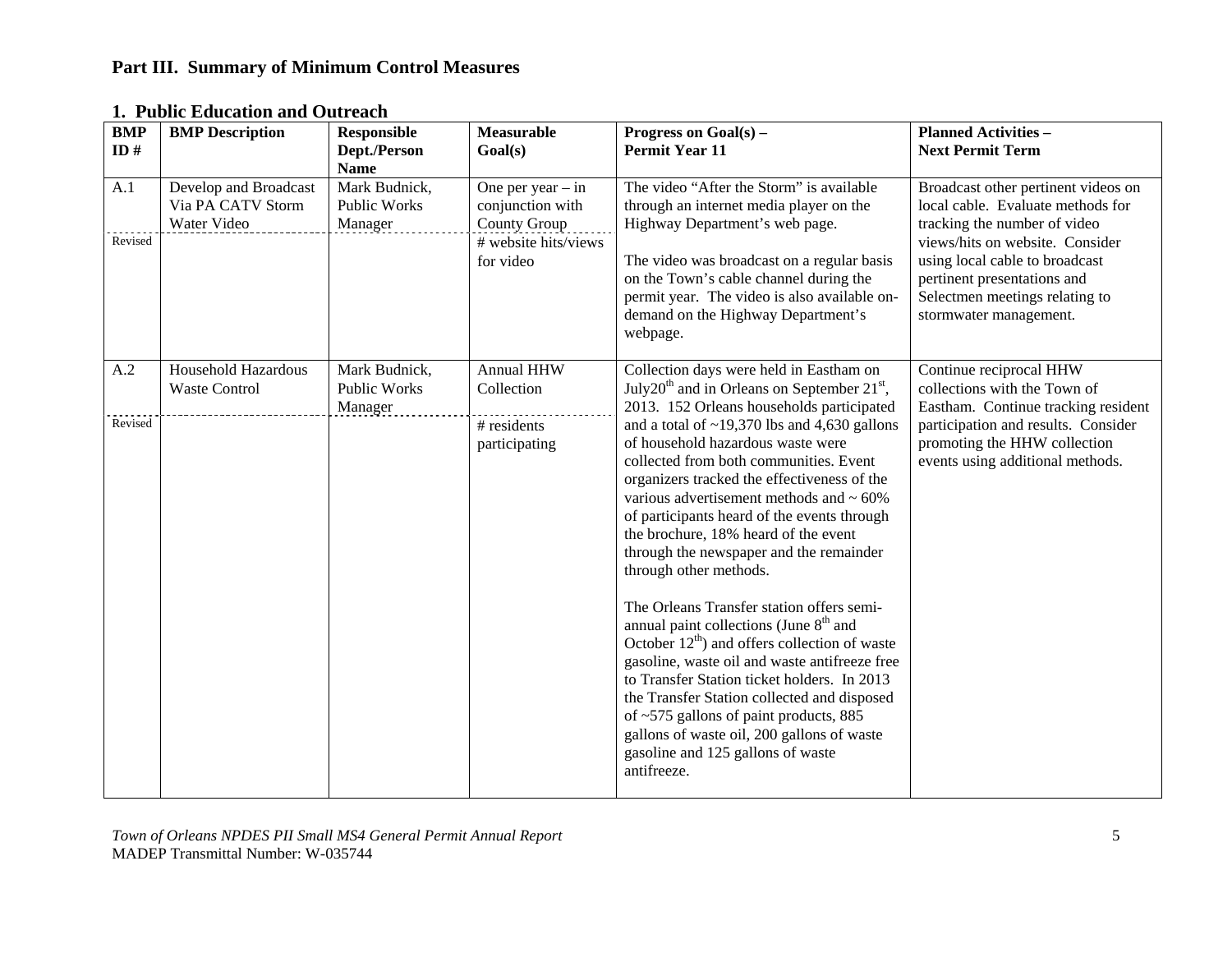| BMP     | <b>BMP</b> Description  | Responsible   | <b>Measurable</b>     | Progress on $Goal(s)$ –                     | <b>Planned Activities –</b>        |
|---------|-------------------------|---------------|-----------------------|---------------------------------------------|------------------------------------|
| ID#     |                         | Dept./Person  | Goal(s)               | <b>Permit Year 11</b>                       | <b>Next Permit Term</b>            |
|         |                         | <b>Name</b>   |                       |                                             |                                    |
| A.3     | <b>Education Flyers</b> | Mark Budnick, | Distribute 2 per year | Two different flyers were made available at | Continue to distribute educational |
|         |                         | Public Works  | at Transfer Station   | the Transfer Station and Town Facilities.   | flyers and/or other materials and  |
|         |                         | Manager       |                       |                                             | track materials taken.             |
| Revised |                         |               | # flyers taken by     |                                             |                                    |
|         |                         |               | residents             |                                             | Consider alternative methods to    |
|         |                         |               |                       |                                             | provide public education and       |
|         |                         |               |                       |                                             | outreach addressing HHW collection |
|         |                         |               |                       |                                             | and stormwater management          |
|         |                         |               |                       |                                             | concepts.                          |
|         |                         |               |                       |                                             |                                    |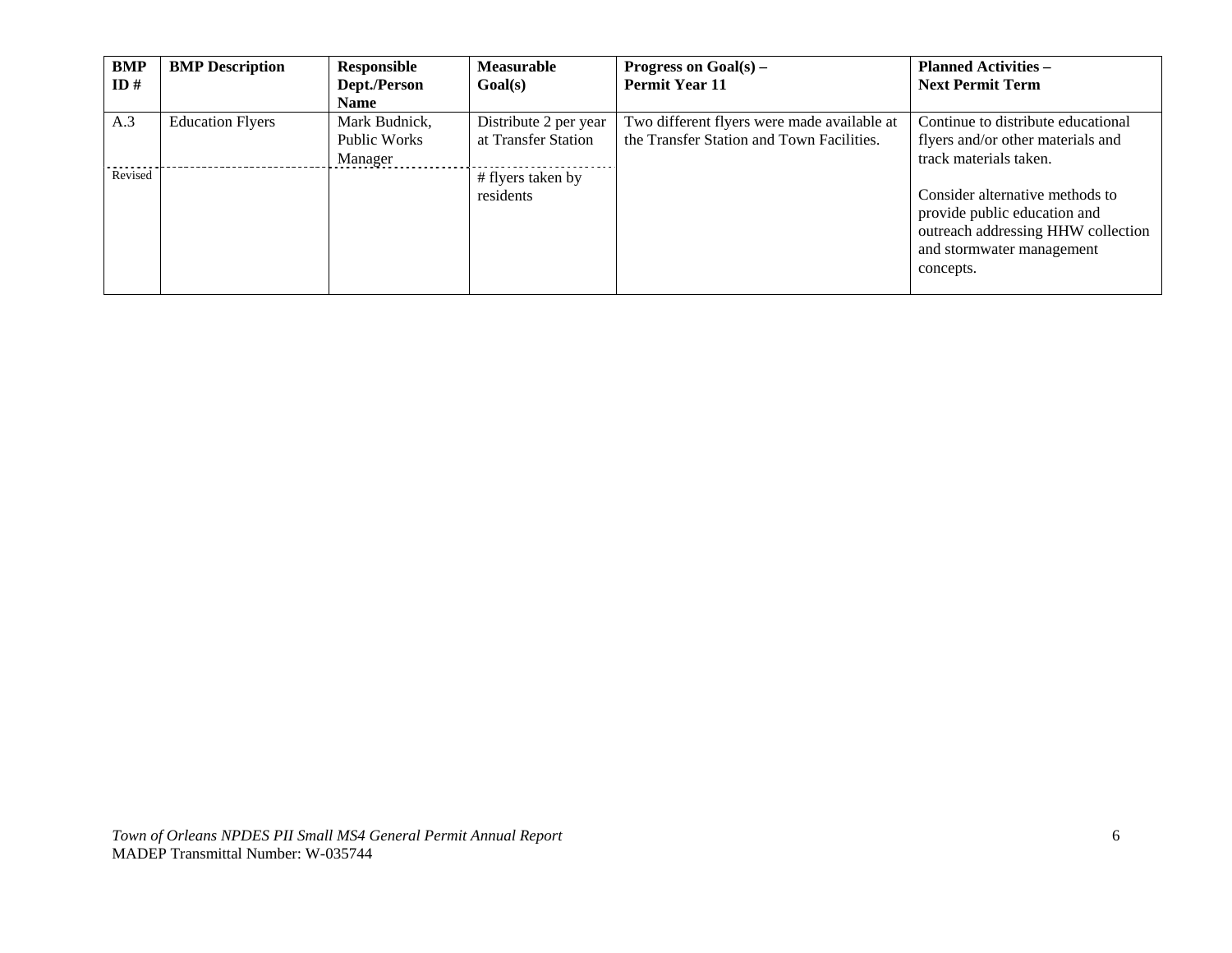|                   | 1a. Additions          |                                                                                       |                                 |                                                                                                                                                                                                                                                                                                                                                                                                                                                                                                                                                                                                                                                                                                                                                                                                                                                                                                                                                                                                         |                                                                                                                                                                                                                                                     |  |  |  |
|-------------------|------------------------|---------------------------------------------------------------------------------------|---------------------------------|---------------------------------------------------------------------------------------------------------------------------------------------------------------------------------------------------------------------------------------------------------------------------------------------------------------------------------------------------------------------------------------------------------------------------------------------------------------------------------------------------------------------------------------------------------------------------------------------------------------------------------------------------------------------------------------------------------------------------------------------------------------------------------------------------------------------------------------------------------------------------------------------------------------------------------------------------------------------------------------------------------|-----------------------------------------------------------------------------------------------------------------------------------------------------------------------------------------------------------------------------------------------------|--|--|--|
| <b>BMP</b><br>ID# | <b>BMP</b> Description | <b>Responsible</b><br>Dept./Person<br><b>Name</b>                                     | <b>Measurable</b><br>Goal(s)    | Progress on $Goal(s)$ –<br><b>Permit Year 11</b>                                                                                                                                                                                                                                                                                                                                                                                                                                                                                                                                                                                                                                                                                                                                                                                                                                                                                                                                                        | <b>Planned Activities -</b><br><b>Next Permit Term</b>                                                                                                                                                                                              |  |  |  |
| A.4               | Web Page Information   | Mark Budnick,<br><b>Public Works</b><br>Manager & Peter<br>VanDyck, IT<br>Coordinator | Short Article - one<br>per year | As discussed under BMP A.1, the video<br>"After the Storm" is linked through the<br>Highway Department's webpage. The<br>webpage also links to EPA's NPDES<br>Stormwater Program web page and the<br>Town's stormwater bylaws. A link to the<br>Cape Cod Commission's CCH <sub>2</sub> O webpage<br>was also added to the Highway<br>Department's web page in Year 11.<br>Agendas, meeting minutes, and additional<br>information are posted on a webpage for the<br>Marine and Fresh Water Quality Task<br>Force. The Town also maintains a webpage<br>Coalition.<br>for reports, meeting minutes and other<br>documents related to the CWMP.<br>The Orleans Pond Coalition maintained and<br>updated its website to continue to promote<br>general awareness of water bodies in<br>Orleans. The website integrates the Town's<br>efforts to protect and improve water quality<br>through the implementation of the CWMP,<br>fertilizer management programs and "Mutt<br>Mitts" program for dog waste. | Continue to maintain existing web<br>pages related to stormwater and<br>water quality. Evaluate additional<br>web page links and begin tracking<br>the number of hits. Consider short                                                               |  |  |  |
| Revised           |                        |                                                                                       | # website hits                  |                                                                                                                                                                                                                                                                                                                                                                                                                                                                                                                                                                                                                                                                                                                                                                                                                                                                                                                                                                                                         | articles or topics that can be posted<br>annually on web pages.<br>Evaluate methods to integrate<br>stormwater program information and<br>educational opportunities between<br>the Town web pages and the website<br>maintained by the Orleans Pond |  |  |  |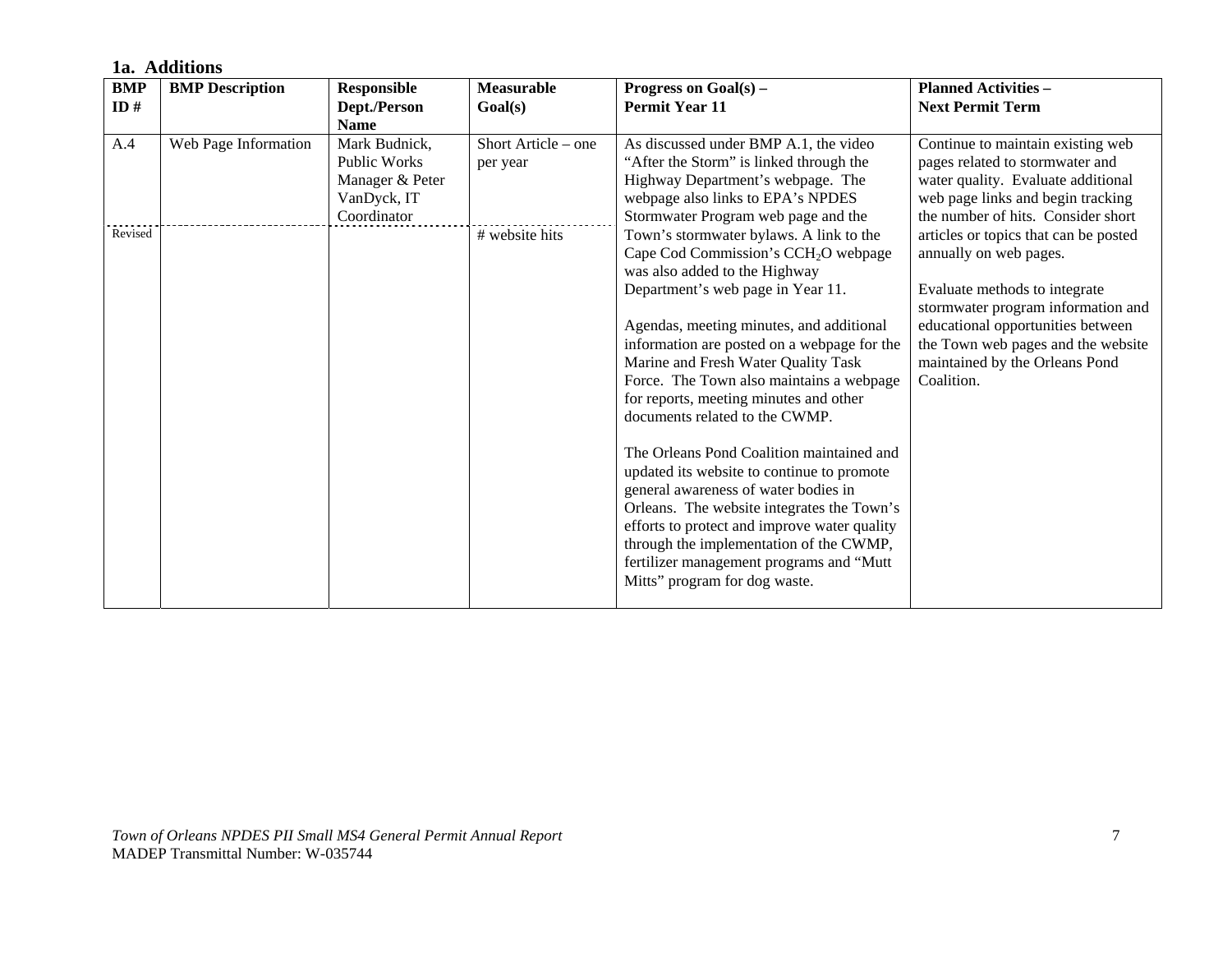| BMP<br>ID# | <b>BMP</b> Description                      | <b>Responsible</b><br>Dept./Person | <b>Measurable</b><br>Goal(s)      | Progress on $Goal(s)$ –<br><b>Permit Year 11</b>                                  | <b>Planned Activities -</b><br><b>Next Permit Term</b>                   |
|------------|---------------------------------------------|------------------------------------|-----------------------------------|-----------------------------------------------------------------------------------|--------------------------------------------------------------------------|
|            |                                             | <b>Name</b>                        |                                   |                                                                                   |                                                                          |
| A.5        | <b>Other Public Education</b><br>In Year 10 | Mark Budnick,<br>Public Works      |                                   | Copies of "The Orleans Blue Pages" water                                          | Continue existing public awareness<br>activities and evaluate methods to |
|            |                                             | Manager                            |                                   | quality protection booklet (50+ pages)<br>developed by the Orleans Pond Coalition | track materials taken, posters,                                          |
| Revised    | <b>Other Public Education</b>               |                                    | # copies of "Orleans              | were made available at no cost for residents                                      | displays and audience (number)                                           |
|            | Activities in Year 11                       |                                    | Blue Pages" taken                 | at Town Hall.                                                                     | reached.                                                                 |
|            |                                             |                                    | by residents                      |                                                                                   |                                                                          |
|            |                                             |                                    | # posters displayed<br>& handouts |                                                                                   |                                                                          |
| A.6        | <b>Storm Drain Stenciling</b>               | Mark Budnick,                      | Stencil storm drains              | No storm drain stenciling occurred during                                         | Continue storm drain stenciling                                          |
|            |                                             | Public Works                       | leading to critical               | the permit term.                                                                  | activities at highly visible areas and                                   |
|            |                                             | Manager                            | priority outfalls.                |                                                                                   | areas that drain directly to priority                                    |
| Revised    |                                             | Marine & Fresh                     | # stenciled drains                |                                                                                   | outfalls and waterways. More                                             |
|            |                                             | Water Quality Task                 | per year                          |                                                                                   | actively solicit volunteers through                                      |
|            |                                             | Force                              |                                   |                                                                                   | the Marine and Fresh Water Quality                                       |
|            |                                             |                                    |                                   |                                                                                   | Task Force or with schools.                                              |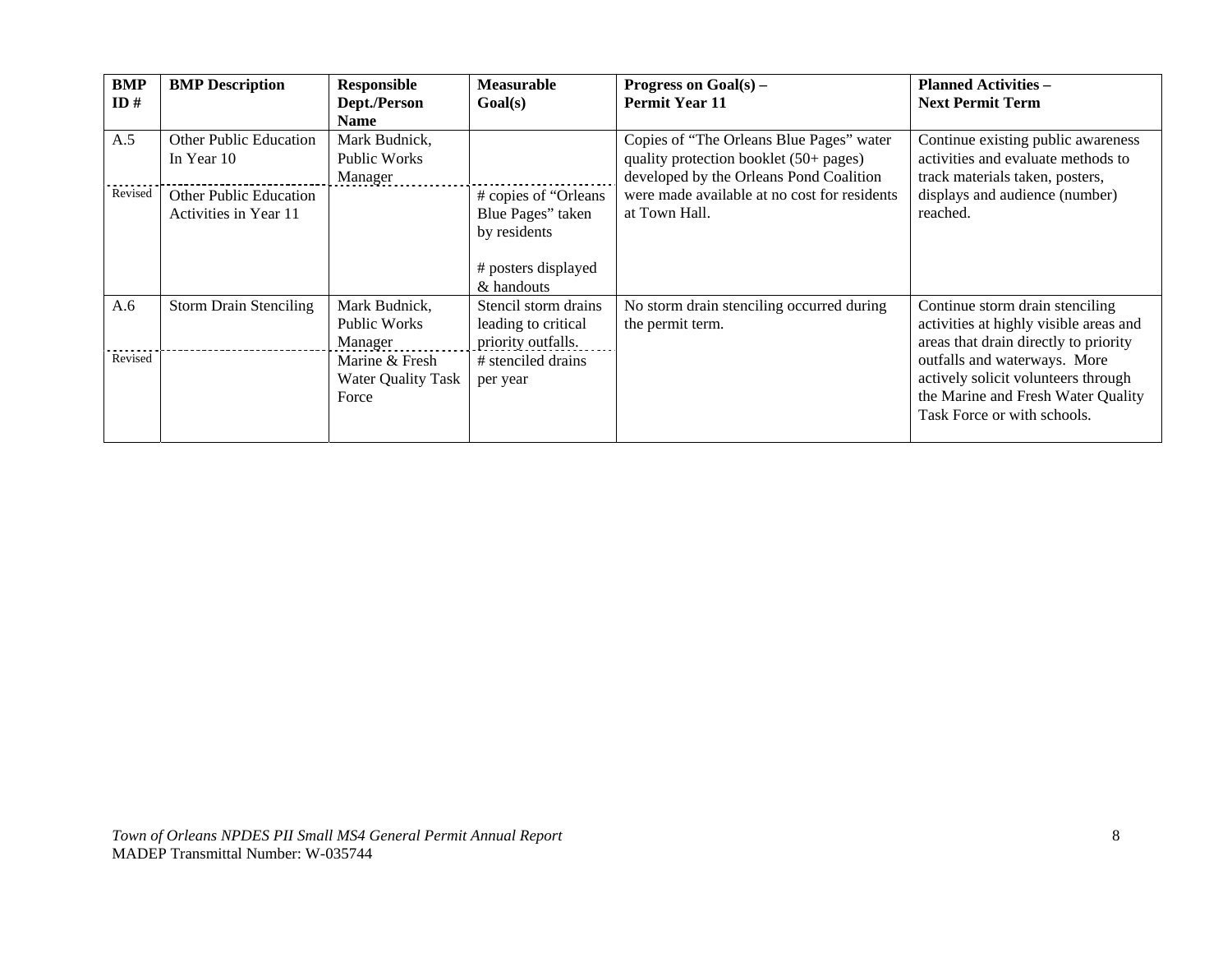## **2. Public Involvement and Participation**

| <b>BMP</b>     | <b>BMP</b> Description                                                                            | <b>Responsible</b>                                                                                    | <b>Measurable</b>                                                                                        | Progress on $Goal(s)$ –                                                                                                                                                                                                                                                                                                                                                                                                                                                                                                                                                                                                                                                                                                                                                                 | <b>Planned Activities -</b>                                                                                                                                                                                                                                                   |
|----------------|---------------------------------------------------------------------------------------------------|-------------------------------------------------------------------------------------------------------|----------------------------------------------------------------------------------------------------------|-----------------------------------------------------------------------------------------------------------------------------------------------------------------------------------------------------------------------------------------------------------------------------------------------------------------------------------------------------------------------------------------------------------------------------------------------------------------------------------------------------------------------------------------------------------------------------------------------------------------------------------------------------------------------------------------------------------------------------------------------------------------------------------------|-------------------------------------------------------------------------------------------------------------------------------------------------------------------------------------------------------------------------------------------------------------------------------|
| ID#            |                                                                                                   | Dept./Person<br><b>Name</b>                                                                           | Goal(s)                                                                                                  | <b>Permit Year 11</b>                                                                                                                                                                                                                                                                                                                                                                                                                                                                                                                                                                                                                                                                                                                                                                   | <b>Next Permit Term</b>                                                                                                                                                                                                                                                       |
| B.1<br>Revised | <b>Water Quality</b><br>Monitoring Program                                                        | Marine & Fresh<br><b>Water Quality Task</b><br>Force<br>Town Administrator<br>& Board of<br>Selectmen | Ongoing<br># samples collected,<br>water bodies<br>assessed each year<br>& water quality<br>improvements | Water quality monitoring was performed<br>over the permit year for select estuaries and<br>freshwater bodies. The Marine & Fresh<br>Water Quality Task Force met once per<br>month to review monitoring activities and<br>results related to priority water bodies and<br>potential improvement projects.<br>The following areas are considered high<br>priority areas in town: Cedar Pond,<br>Meetinghouse Pond, Meetinghouse River,<br>Town Cove, and inland ponds and estuaries.<br>No additional action was taken this Permit<br>Year.                                                                                                                                                                                                                                              | Evaluate priorities and continue<br>monitoring water quality and<br>tracking which program results were<br>most effective. Use monitoring<br>results to develop remediation plans<br>for high priority areas. Continue to<br>support Task Force and hold monthly<br>meetings. |
| B.2<br>Revised | <b>Estuaries Program</b><br>Estuaries Program &<br>Comprehensive<br>Wastewater<br>Management Plan | Director of Planning<br>and Development                                                               | Ongoing<br>Regulatory review<br>of CWMP.<br>Assessment of<br>potential cost-saving<br>alternatives.      | The Town's Comprehensive Wastewater<br>Management Plan (CWMP) received final<br>approval from the MA DEP on February<br>14, 2012. The Town's consultant<br>completed an analysis of full lifecycle costs<br>for the CWMP and for a small pipe (STE)<br>collection system to support the<br>recommendations of the CWMP.<br>The Board of Selectmen is seeking funding<br>in 2014 to study alternatives and to build<br>consensus for a long-term solution to<br>wastewater management to protect surface<br>and groundwater.<br>The goal of the program is to meet the<br>TMDL for Pleasant Bay, the anticipated<br>TMDLs for the Nauset system and Rock<br>Harbor, and help protect 8 priority ponds.<br>Multiple public hearings were held to<br>review the program and provide input. | Continue to promote the CWMP and<br>implement recommendations and<br>strategies. Continue to incorporate<br>elements of the CWMP into the<br>SWMP to meet the new permit<br>requirements, as appropriate.                                                                     |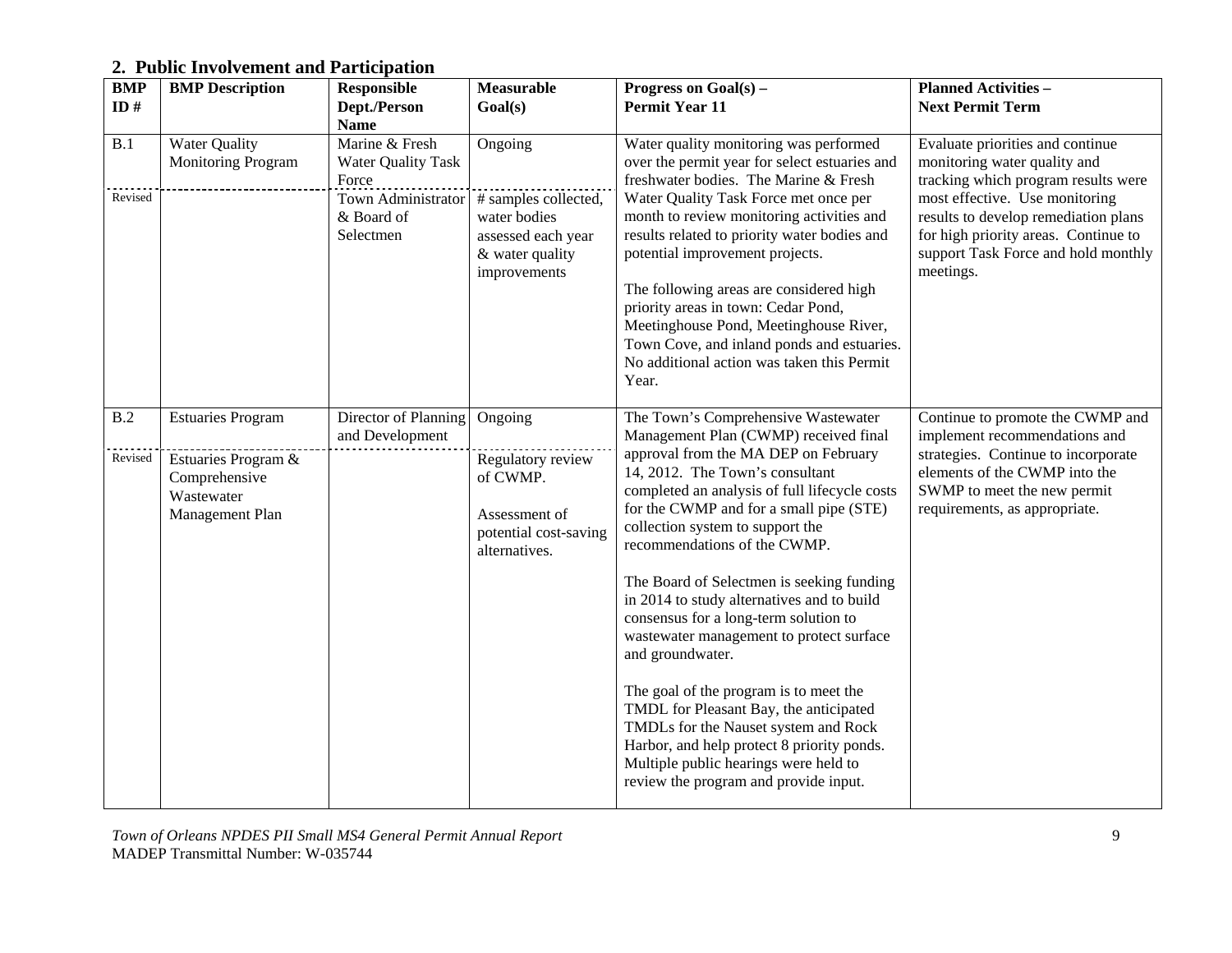#### **2a. Additions**

| <b>BMP</b>     | <b>BMP</b> Description                                              | <b>Responsible</b>                                                                  | <b>Measurable</b>                                                                                                                                                 | Progress on $Goal(s)$ –                                                                                                                                                                                                                                                                                                                                                      | <b>Planned Activities -</b>                                                                                                                                                                                                                  |
|----------------|---------------------------------------------------------------------|-------------------------------------------------------------------------------------|-------------------------------------------------------------------------------------------------------------------------------------------------------------------|------------------------------------------------------------------------------------------------------------------------------------------------------------------------------------------------------------------------------------------------------------------------------------------------------------------------------------------------------------------------------|----------------------------------------------------------------------------------------------------------------------------------------------------------------------------------------------------------------------------------------------|
| ID#            |                                                                     | Dept./Person<br><b>Name</b>                                                         | Goal(s)                                                                                                                                                           | <b>Permit Year 11</b>                                                                                                                                                                                                                                                                                                                                                        | <b>Next Permit Term</b>                                                                                                                                                                                                                      |
| B.3<br>Revised | <b>Storm Drain Stenciling</b>                                       | Mark Budnick,<br><b>Public Works</b><br>Manager<br>Volunteers                       | Stencil storm drains<br>in downtown area<br>and other at systems<br>leading to critical<br>priority outfalls.<br># stenciled drains<br>per year & #<br>volunteers | Refer to BMP A.6.                                                                                                                                                                                                                                                                                                                                                            | Refer to BMP A.6.                                                                                                                                                                                                                            |
| B.4            | <b>Outfall Monitoring</b>                                           | Mark Budnick,<br><b>Public Works</b><br>Manager                                     | Perform dry weather<br>outfall monitoring<br>of all outfalls that<br>were initially<br>observed to have<br>flow during the GIS<br>locating.                       | Highway Department staff received training<br>on data collection and illicit discharge<br>detection during catch basin cleaning<br>activities. Outfall inspection activities are<br>discussed under BMP C.1.<br>In Year 10, the Orleans Pond Coalition                                                                                                                       | Incorporate inspection results into<br>the prioritization scheme for future<br>improvement projects.<br>Continue to support the efforts of<br>the Marine & Fresh Water Quality<br>Task Force and coordinate efforts                          |
| Revised        | Volunteer Outfall<br><b>Monitoring Program</b>                      | Marine & Fresh<br><b>Water Quality Task</b><br>Force                                | # volunteer<br>participants                                                                                                                                       | received a grant for water quality monitoring<br>the Cedar Pond and Rock Harbor estuarine<br>system. The results of this study increased<br>the awareness and importance of preserving<br>water quality. In Year 11, a Cedar Pond<br>Management Plan was produced by SMAST<br>and the Water Quality Task Force and was<br>unanimously approved by the Board of<br>Selectmen. | with the Orleans Pond Coalition<br>volunteers.                                                                                                                                                                                               |
| B.5<br>Revised | Maintain Animal Waste<br>Collection Bags in Key<br>Areas of Concern | <b>Orleans</b> Pond<br>Coalition<br>Mark Budnick,<br><b>Public Works</b><br>Manager |                                                                                                                                                                   | "Mutt Mitts" animal waste collection bags<br>were maintained by volunteers from the<br>Orleans Pond Coalition at key areas of<br>concern for residents to properly dispose of<br>waste. Town Departments assisted with<br>proper waste disposal. Approximately<br>30,000 bags were used at all of the collection<br>stations.                                                | Continue maintenance of "Mutt<br>Mitts" program and ensure proper<br>disposal of wastes. Continue to<br>track the number of bags taken and<br>evaluate if high occurrences of<br>improper disposal warrant a<br>targeted education campaign. |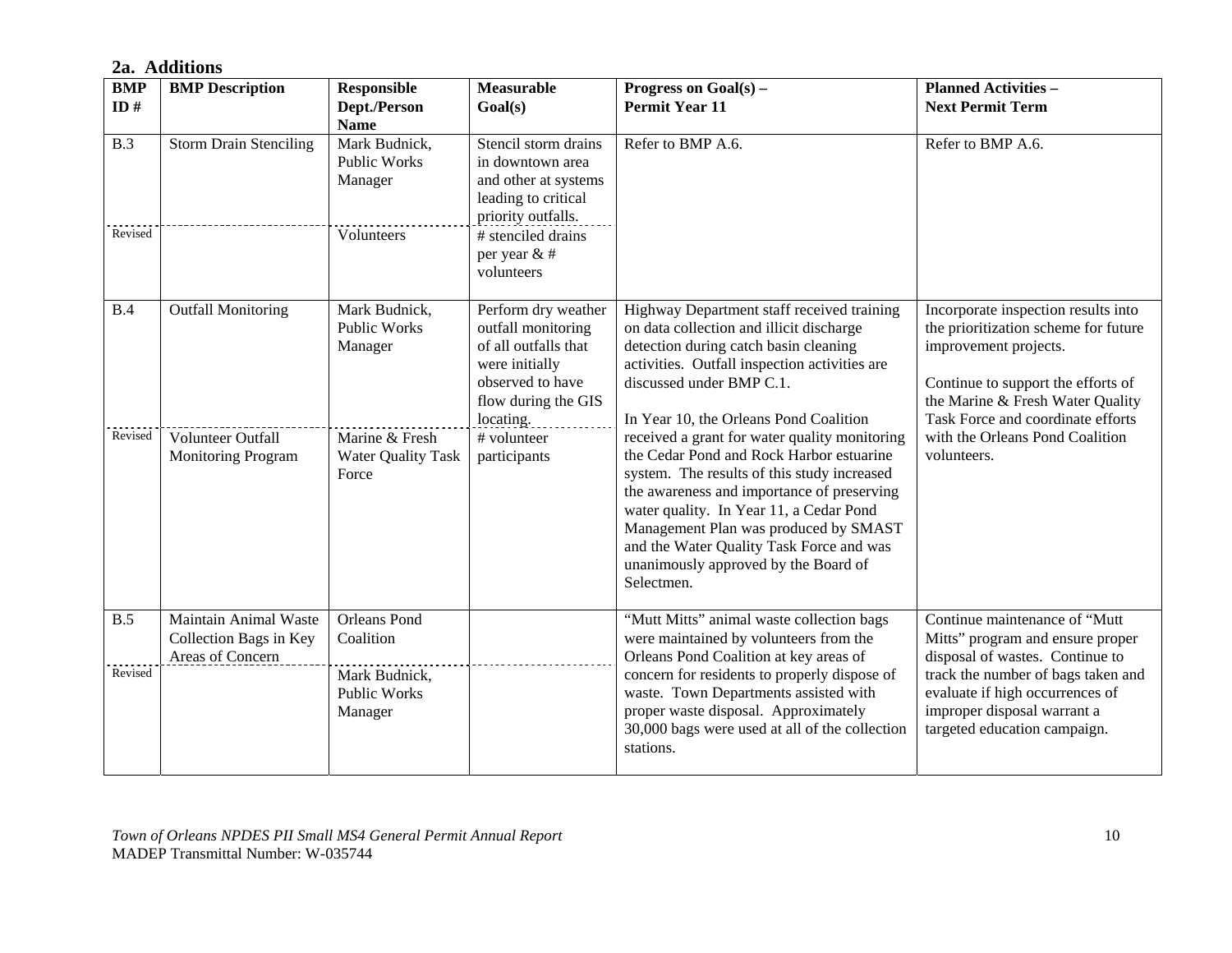| <b>BMP</b><br>ID#     | <b>BMP</b> Description   | <b>Responsible</b><br>Dept./Person<br>Name    | <b>Measurable</b><br>Goal(s)            | Progress on $Goal(s)$ –<br><b>Permit Year 11</b>                                                                                                                   | <b>Planned Activities -</b><br><b>Next Permit Term</b>                                       |
|-----------------------|--------------------------|-----------------------------------------------|-----------------------------------------|--------------------------------------------------------------------------------------------------------------------------------------------------------------------|----------------------------------------------------------------------------------------------|
| <b>B.6</b><br>Revised | Water Day Celebration    | Orleans Pond<br>Coalition                     | List of activities $\&$<br>participants | The Orleans Pond Coalition hosted a<br>"Celebrate Our Waters" event on September<br>$13^{th}$ , $14^{th}$ and $15^{th}$ , 2013. The event was                      | Organize another "Celebrate Our<br>Waters" event with the Orleans                            |
|                       |                          |                                               |                                         | well attended with over 2,000 people. The<br>celebration expanded to include events in<br>Eastham.                                                                 | Pond Coalition. Incorporate<br>stormwater education topics and<br>activities into the event. |
| B.7                   | <b>Operation Orleans</b> | Orleans Tree Dept.<br>& Conservation<br>Trust | List of activities $\&$<br>participants | The Orleans Tree Department and the<br>Orleans Conservation Trust teamed with<br>Ameri-Corp Cape Cod honoring Arbor Day                                            |                                                                                              |
| Revised               | Orleans Green Week       |                                               |                                         | by planting 6 large trees and native plants on<br>a historical property in Orleans. Refer to<br>"Notable Accomplishments" for further<br>description of the event. |                                                                                              |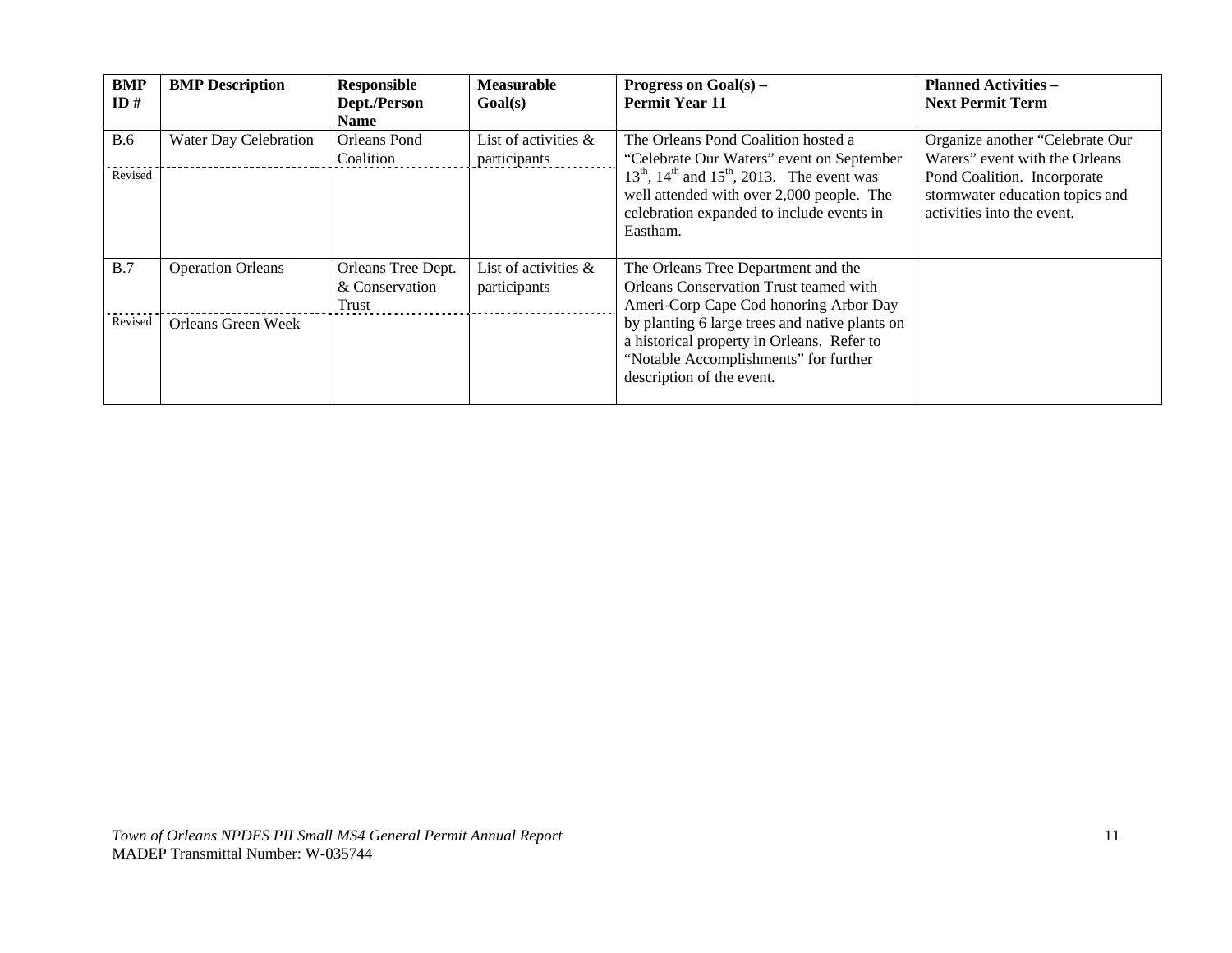## **3. Illicit Discharge Detection and Elimination**

| <b>BMP</b> | <b>BMP</b> Description                                    | <b>Responsible</b>                                      | <b>Measurable</b>                                                       | Progress on $Goal(s)$ –                                                                                                                                                                                                                                   | <b>Planned Activities -</b>                                                                                                                                                                                         |
|------------|-----------------------------------------------------------|---------------------------------------------------------|-------------------------------------------------------------------------|-----------------------------------------------------------------------------------------------------------------------------------------------------------------------------------------------------------------------------------------------------------|---------------------------------------------------------------------------------------------------------------------------------------------------------------------------------------------------------------------|
| ID#        |                                                           | Dept./Person                                            | Goal(s)                                                                 | <b>Permit Year 11</b>                                                                                                                                                                                                                                     | <b>Next Permit Term</b>                                                                                                                                                                                             |
| C.1        | Storm Water System<br>Mapping and Database<br>Development | <b>Name</b><br>Mark Budnick,<br>Public Works<br>Manager | Comprehensive<br>town-wide survey<br>by year $2 - as$<br>funding allows | In Permit Year 10, the Town hired a<br>consultant to field verify the drainage system<br>and update the GIS database. The mapping<br>effort included outfall screening for illicit                                                                        | Continue to update the drainage<br>system base map as needed.                                                                                                                                                       |
| Revised    |                                                           |                                                         |                                                                         | discharges (see BMP C.3 for screening<br>results). The storm drain mapping project is<br>anticipated to be completed by the end of<br>2014.                                                                                                               |                                                                                                                                                                                                                     |
|            |                                                           |                                                         |                                                                         | The Town's consultant completed a<br>Preliminary Assessment of stormwater<br>outfalls and drainage areas - remediation<br>efforts we prioritized in the Final Report.                                                                                     |                                                                                                                                                                                                                     |
| C.2        | Review Existing By-<br>Laws                               | Director of Planning<br>and Development                 | Review existing by-<br>laws and adopt<br>storm water<br>ordinance FY06  | As discussed in previous reports, a Floor<br>Drain Regulation went into effect on July 1,<br>2010. The Highway Department drafted an<br>Illicit Discharge Bylaw that was passed and                                                                       | Monitor and enforce the Illicit<br>Discharge Bylaw and local<br>requirements related to floor drains,<br>dumping, and pet waste control.                                                                            |
| Revised    |                                                           |                                                         |                                                                         | adopted at the May 2013 Town Meeting.<br>The Bylaw addresses all illicit discharges to<br>the MS4 and water bodies in Orleans.                                                                                                                            |                                                                                                                                                                                                                     |
| C.3        | Identify and Document<br><b>Illicit Connections</b>       | Mark Budnick,<br>Public Works<br>Manager                | Review C.1 results,<br>finalize database by<br>Year 4                   | The Highway Department inspects all catch<br>basins during cleaning operations and<br>completes a form to document the condition                                                                                                                          | Inspect outfalls with previous dry<br>weather flows to verify that an illicit<br>discharge is not present.                                                                                                          |
| Revised    | Identify & Remove<br>Illicit Connections &<br>Discharges  |                                                         | # discharges<br>identified, removed<br>within 1 year of<br>discovery    | and any potential illicit discharges. No new<br>unknown connections to the MS4 were<br>identified.<br>All known outfalls were observed for flow,<br>condition and were photographed as part of<br>the Towns Preliminary Stormwater<br>Assessment in 2013. | Continue to review mapping results<br>with catch basin, pipe cleaning and<br>inspection information. Incorporate<br>existing procedures into future<br>IDDE procedures and the O&M<br>Plan under Control Measure 6. |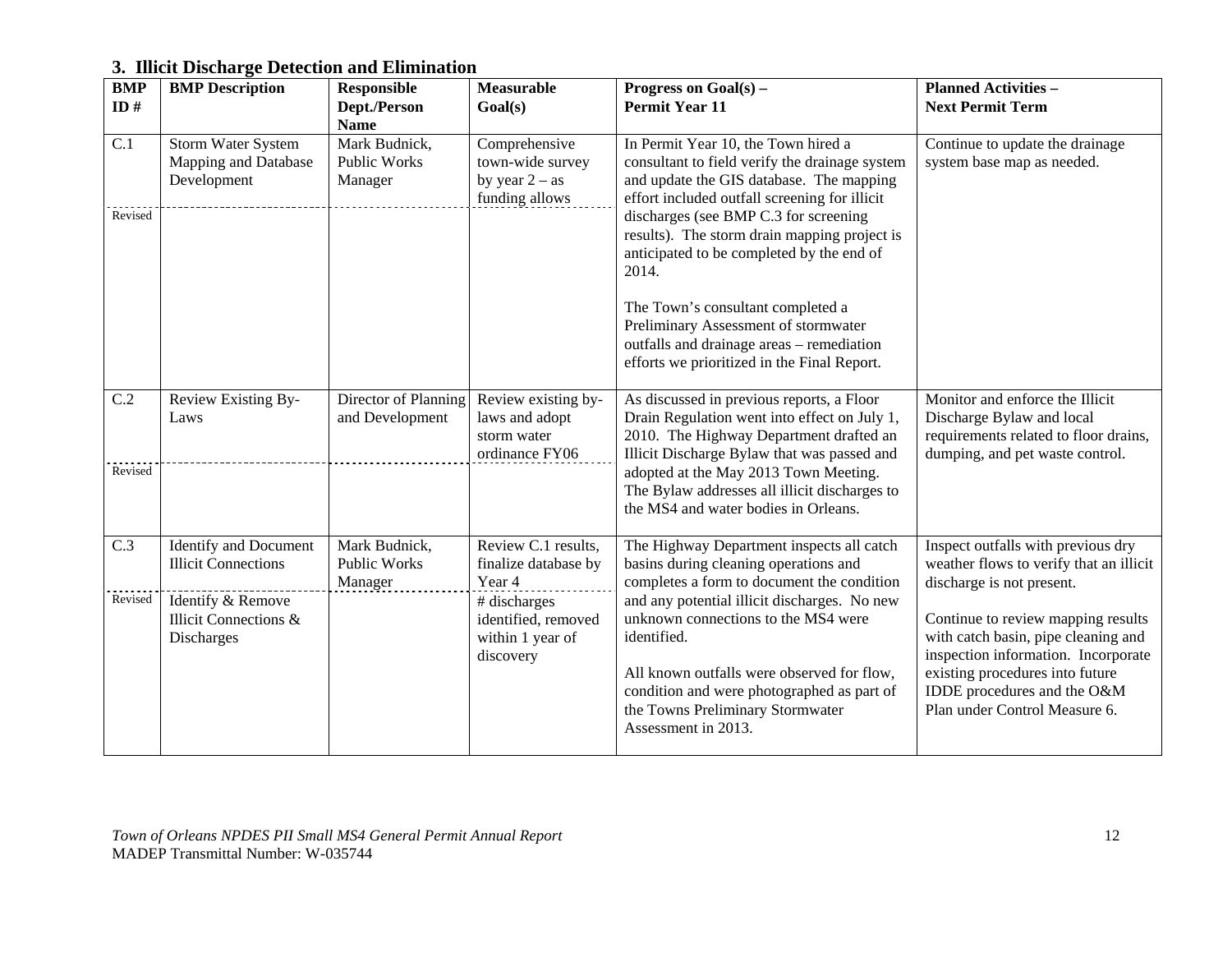#### **3a. Additions**

| <b>BMP</b> | <b>BMP</b> Description    | <b>Responsible</b>  | <b>Measurable</b>  | Progress on $Goal(s)$ –                                                                                                 | <b>Planned Activities -</b>            |
|------------|---------------------------|---------------------|--------------------|-------------------------------------------------------------------------------------------------------------------------|----------------------------------------|
| ID#        |                           | Dept./Person        | Goal(s)            | <b>Permit Year 11</b>                                                                                                   | <b>Next Permit Term</b>                |
|            |                           | <b>Name</b>         |                    |                                                                                                                         |                                        |
|            | Comprehensive             | Director of         | Progress towards a | In Permit Year 10, the Town's consultant                                                                                | Continue to monitor how elements       |
| C.4        | Wastewater                | Planning and        | final CWMP         | completed an analysis of full lifecycle costs                                                                           | from the CWMP and SWMP                 |
|            | Management Plan           | Development         |                    | for the CWMP and for a small pipe (STE)                                                                                 | overlap to identify any practices that |
| Revised    |                           |                     |                    | collection system to support the<br>recommendations of the CWMP                                                         | could satisfy requirements of both.    |
|            |                           |                     |                    | The Board of Selectmen is seeking funding                                                                               |                                        |
|            |                           |                     |                    | in 2014 to study alternatives and to build                                                                              |                                        |
|            |                           |                     |                    | consensus for a long-term solution to                                                                                   |                                        |
|            |                           |                     |                    | wastewater management to protect surface<br>and groundwater.                                                            |                                        |
|            |                           |                     |                    | The Town anticipates incorporating the<br>results of the CWMP into the SWMP update<br>based on new permit requirements. |                                        |
| C.5        | Public Education for      | Mark Budnick,       |                    | As outlined in BMPs A.1 through A.6 and                                                                                 | Continue to incorporate illicit        |
|            | <b>Illicit Discharges</b> | <b>Public Works</b> |                    | B.5, various entities have incorporated                                                                                 | discharge information into existing    |
|            |                           | Manager             |                    | information regarding illicit discharges into                                                                           | public education and involvement       |
| Revised    |                           |                     |                    | existing public education and public<br>involvement activities.                                                         | activities and evaluate results.       |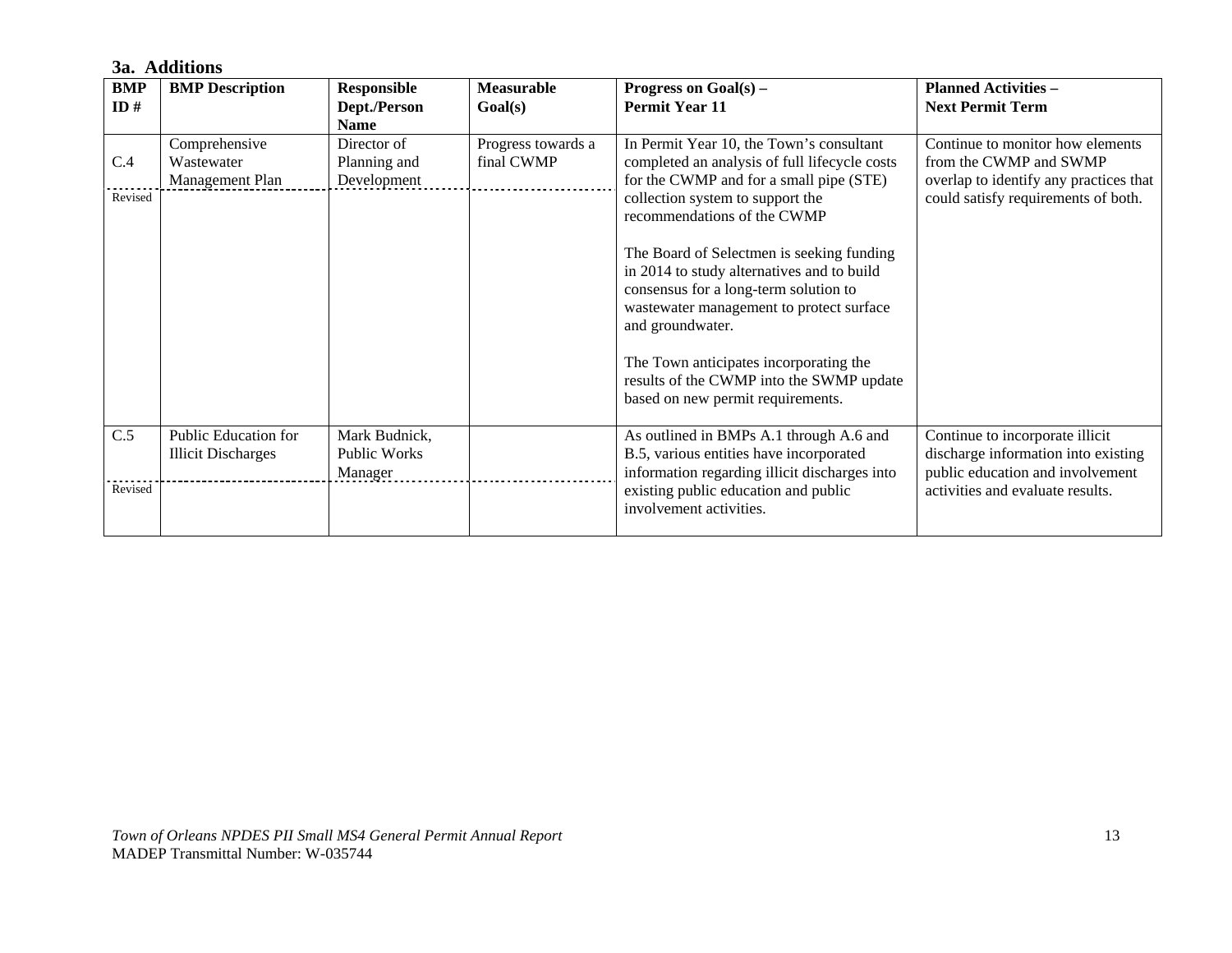#### **4. Construction Site Stormwater Runoff Control**

| <b>BMP</b> | <b>BMP</b> Description | <b>Responsible</b> | <b>Measurable</b>   | Progress on $Goal(s)$ –                                      | <b>Planned Activities -</b>        |
|------------|------------------------|--------------------|---------------------|--------------------------------------------------------------|------------------------------------|
| ID#        |                        | Dept./Person       | Goal(s)             | <b>Permit Year 11</b>                                        | <b>Next Permit Term</b>            |
|            |                        | <b>Name</b>        |                     |                                                              |                                    |
| D.1        | Review Existing By-    | Director of        | Review existing by- | As discussed in the Year 6 Annual Report,                    | Continue to enforce bylaws and     |
|            | Laws                   | Planning and       | laws and adopt      | the Town adopted the Drainage and Erosion                    | document actions.                  |
|            |                        | Development        | construction        | and Sediment control bylaw at Town                           |                                    |
|            |                        |                    | ordinance           | meeting in May 2008.                                         |                                    |
| Revised    |                        |                    |                     |                                                              |                                    |
|            |                        |                    |                     | Enforcement action was undertaken for                        |                                    |
|            |                        |                    |                     | construction erosion at 84 Old Duck Hole                     |                                    |
|            |                        |                    |                     | Road                                                         |                                    |
|            |                        |                    |                     |                                                              |                                    |
|            |                        |                    |                     | The Highway Department continued to                          |                                    |
|            |                        |                    |                     | inspect sites throughout Town for potential                  |                                    |
|            |                        |                    |                     | erosion issues and no significant issues were<br>identified. |                                    |
|            |                        |                    |                     |                                                              |                                    |
| D.2        | Propose amendments     | Director of        | Spring 06           | As discussed in the Year 6 Annual Report,                    | Continue to evaluate effectiveness |
|            | and articles at Town   | Planning and       |                     | the Town adopted the Drainage and Erosion                    | of bylaws and amend if necessary.  |
|            | Meeting                | Development        |                     | and Sediment control bylaw at Town                           |                                    |
| Revised    |                        |                    | Ongoing             | meeting in May 2008. No amendments were                      |                                    |
|            |                        |                    |                     | deemed necessary at this time.                               |                                    |
|            |                        |                    |                     |                                                              |                                    |

#### **4a. Additions**

| BMP     | <b>BMP</b> Description                                           | Responsible                              | <b>Measurable</b>                                       | <b>Progress on Goal(s)</b> –                                                                                                            | <b>Planned Activities –</b>                                                                                                             |
|---------|------------------------------------------------------------------|------------------------------------------|---------------------------------------------------------|-----------------------------------------------------------------------------------------------------------------------------------------|-----------------------------------------------------------------------------------------------------------------------------------------|
| ID#     |                                                                  | Dept./Person                             | Goal(s)                                                 | <b>Permit Year 11</b>                                                                                                                   | <b>Next Permit Term</b>                                                                                                                 |
|         |                                                                  | <b>Name</b>                              |                                                         |                                                                                                                                         |                                                                                                                                         |
| D.3     | Establish a Procedure<br>for Receipt of<br>Information by Public | Mark Budnick,<br>Public Works<br>Manager | # calls received $&$<br>record of corrective<br>actions | The Highway Department received two calls<br>related to a construction site and Town staff<br>worked with the contractor to address the | Continue to respond to calls<br>regarding construction site erosion<br>and sediment issues. Improve                                     |
| Revised |                                                                  |                                          |                                                         | issue.                                                                                                                                  | recordkeeping and documenting<br>calls and actions by all departments<br>by standardizing forms and<br>improved sharing of information. |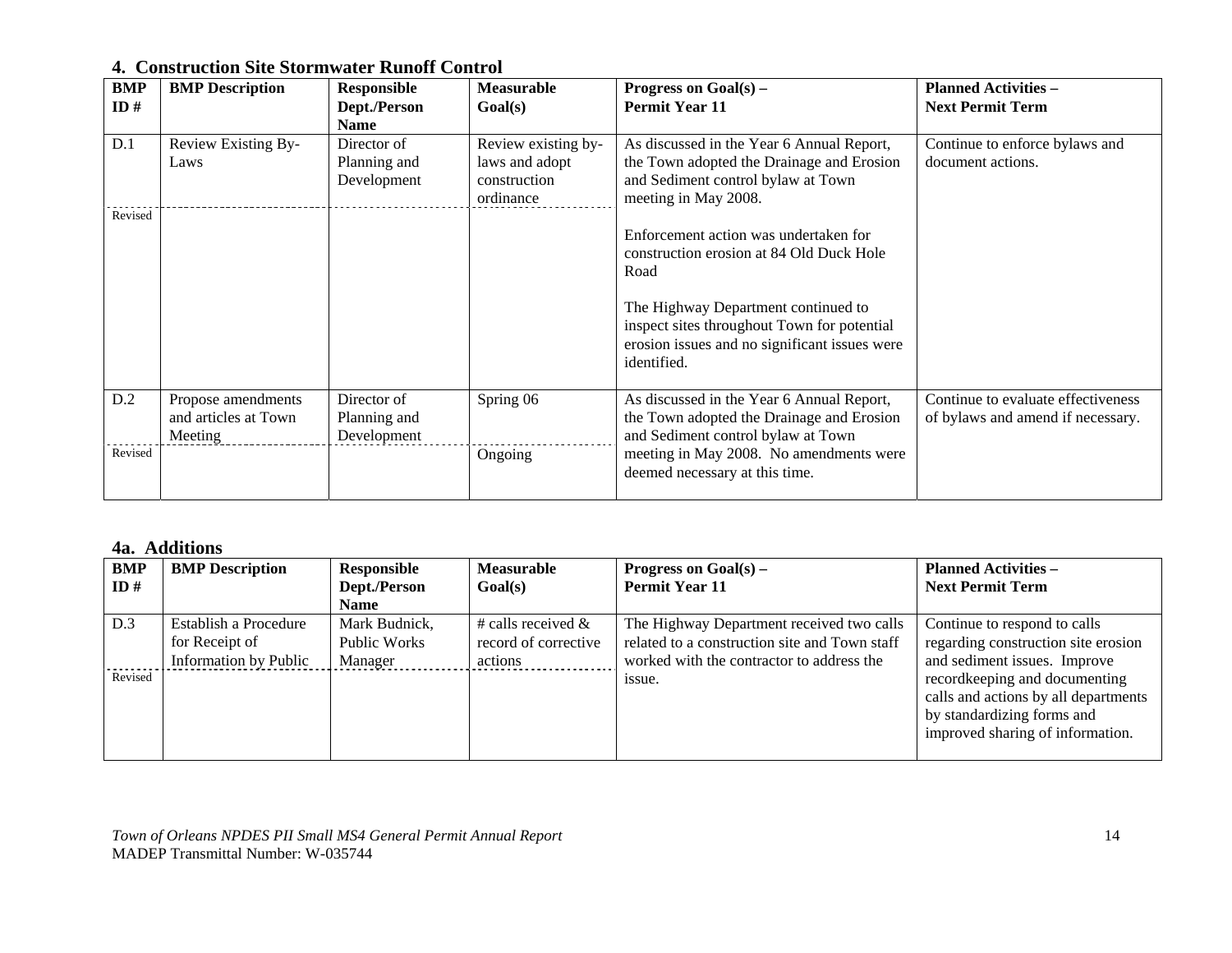| <b>BMP</b> | <b>BMP</b> Description | $\overline{\phantom{a}}$<br>Responsible | <b>Measurable</b>     | Progress on $Goal(s)$ –                   | <b>Planned Activities -</b>        |
|------------|------------------------|-----------------------------------------|-----------------------|-------------------------------------------|------------------------------------|
| ID#        |                        | Dept./Person                            | Goal(s)               | <b>Permit Year 11</b>                     | <b>Next Permit Term</b>            |
|            |                        | Name                                    |                       |                                           |                                    |
| E.1        | Review Existing By-    | George Meservey,                        | Review existing by-   | As discussed in the Year 6 Annual Report, | Continue to enforce bylaw and      |
|            | Laws                   | Director of                             | laws and adopt        | the Town adopted the Drainage and Erosion | review plans through Site Plan     |
|            |                        | Planning and                            | <b>Runoff Control</b> | and Sediment control bylaw at Town        | Review committee.                  |
|            |                        | Development                             | Ordinance             | meeting in May 2008.                      |                                    |
| Revised    |                        |                                         |                       |                                           |                                    |
|            |                        |                                         |                       | Any plans for significant development are |                                    |
|            |                        |                                         |                       | reviewed for compliance through the Site  |                                    |
|            |                        |                                         |                       | Plan Review committee.                    |                                    |
|            |                        |                                         |                       |                                           |                                    |
| E.2        | Propose amendments     | George Meservey,                        |                       | Refer to BMP E.1.                         | Continue to evaluate effectiveness |
|            | and articles at Town   | Director of                             |                       |                                           | of bylaws and amend if necessary.  |
|            | Meeting                | Planning and                            |                       | No amendments were deemed necessary at    |                                    |
|            |                        | Development                             |                       | this time.                                |                                    |
| Revised    |                        |                                         | Ongoing               |                                           |                                    |
|            |                        |                                         |                       |                                           |                                    |

#### **5. Post-Construction Stormwater Management in New Development and Redevelopment**

**5a. Additions** (none at this time)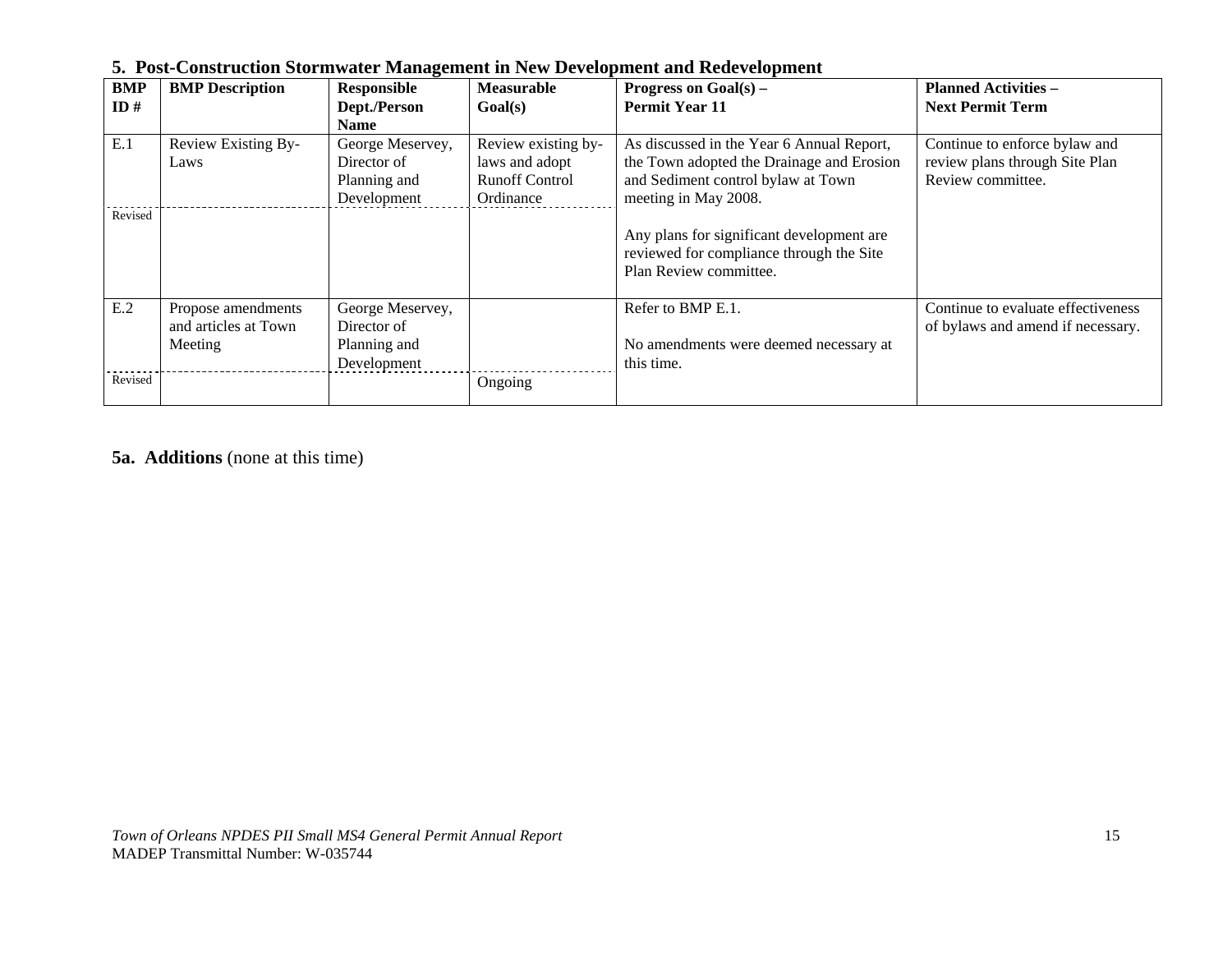| <b>BMP</b><br>ID# | <b>BMP</b> Description      | <b>Responsible</b><br>Dept./Person                      | <b>Measurable</b><br>Goal(s)                                  | Progress on $Goal(s)$ –<br><b>Permit Year 11</b>                                                                                                                                                | <b>Planned Activities -</b><br><b>Next Permit Term</b>                                                                                |
|-------------------|-----------------------------|---------------------------------------------------------|---------------------------------------------------------------|-------------------------------------------------------------------------------------------------------------------------------------------------------------------------------------------------|---------------------------------------------------------------------------------------------------------------------------------------|
| F.1               | <b>Street Sweeping</b>      | <b>Name</b><br>Mark Budnick,<br>Public Works<br>Manager | Sweep as part of<br>annual winter<br>cleanup and as<br>needed | There are 54 miles of street in the Town and<br>all streets were swept at least once during the<br>permit year. Additional streets are swept 2-3<br>times during the year including known areas | Continue annual street sweeping<br>program and focus additional<br>sweeping efforts on needed and<br>environmentally sensitive areas. |
| Revised           |                             |                                                         |                                                               | of high sediment/sand accumulation,<br>downtown areas, and paved areas that<br>discharge to environmentally sensitive areas.                                                                    |                                                                                                                                       |
|                   |                             |                                                         |                                                               | In 2013, the Town purchased a new<br>generative air sweeper to improve street<br>sweeping operations to improve water<br>quality.                                                               |                                                                                                                                       |
|                   |                             |                                                         |                                                               | Approximately 796 tons of street sweepings<br>were collected during the year and reused in<br>accordance with the existing BUD.                                                                 |                                                                                                                                       |
| F <sub>.2</sub>   | <b>Catch Basin Cleaning</b> | Mark Budnick,<br>Public Works<br>Manager                | Clean all basins in<br>town on yearly<br>rotating schedule    | All 900+ basins were cleaned or inspected<br>once and some were cleaned more than once.<br>Approximately104 tons of catch basin                                                                 | Continue annual catch basin<br>cleaning Program. Consider<br>evaluating drainage areas to                                             |
| Revised           |                             |                                                         |                                                               | cleanings were collected during the year. In<br>addition, all existing stormwater BMPs were<br>inspected and if necessary cleaned of<br>sediment.                                               | prioritize cleaning efforts as<br>appropriate.                                                                                        |
|                   |                             |                                                         |                                                               | Approximately 700 feet of storm drain pipes<br>were cleaned and an additional 500 feet of<br>pipe were camera inspected. Materials were<br>reused in accordance with the existing BUD.          |                                                                                                                                       |

#### **6. Pollution Prevention and Good Housekeeping in Municipal Operations**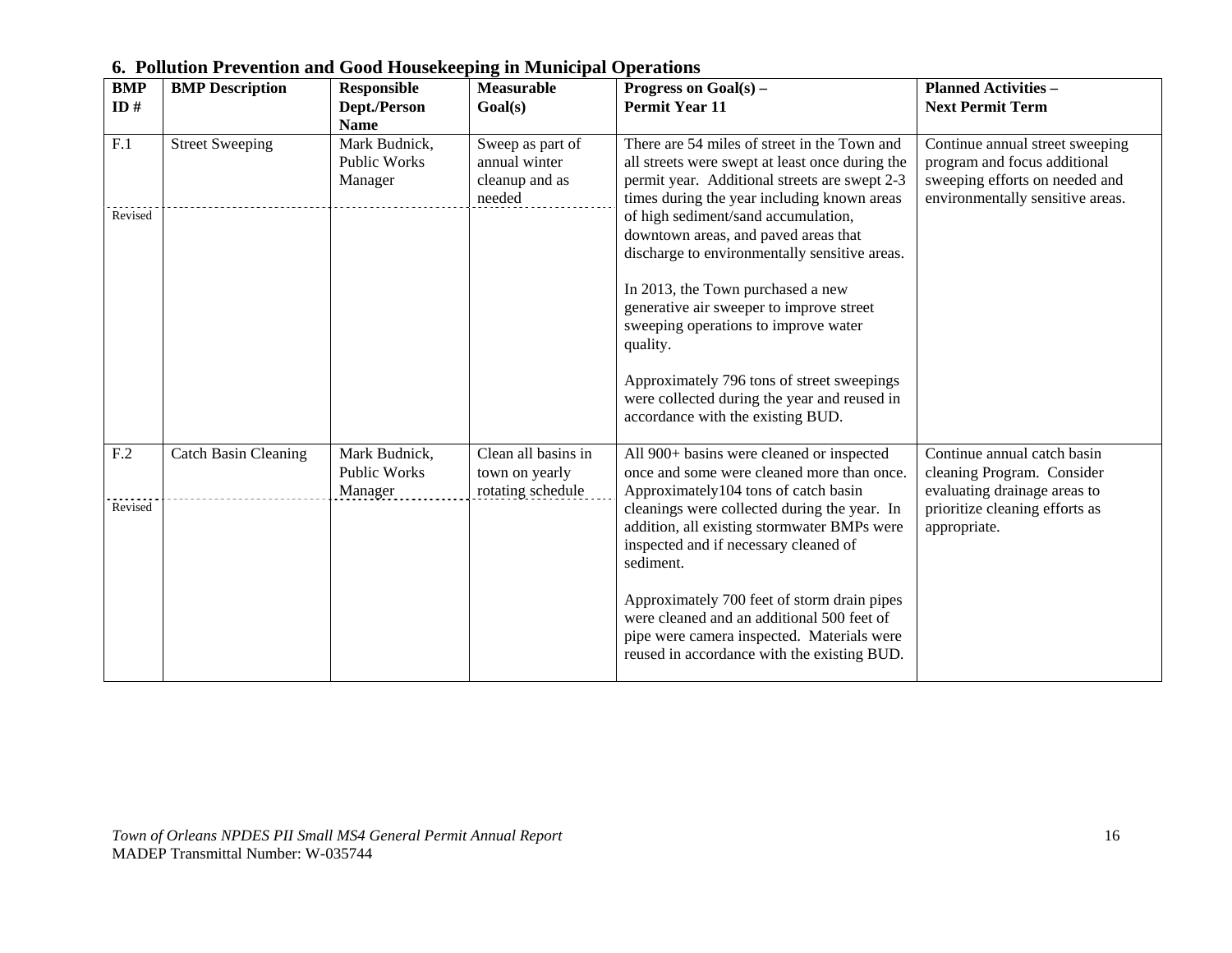| BMP<br>ID#     | <b>BMP</b> Description                                       | <b>Responsible</b><br>Dept./Person<br><b>Name</b> | Measurable<br>Goal(s)                                                       | Progress on $Goal(s) -$<br><b>Permit Year 11</b>                                                                                                                                                                                                                                                                                                                                                                                       | <b>Planned Activities -</b><br><b>Next Permit Term</b>                                                                                                                                                                                                     |
|----------------|--------------------------------------------------------------|---------------------------------------------------|-----------------------------------------------------------------------------|----------------------------------------------------------------------------------------------------------------------------------------------------------------------------------------------------------------------------------------------------------------------------------------------------------------------------------------------------------------------------------------------------------------------------------------|------------------------------------------------------------------------------------------------------------------------------------------------------------------------------------------------------------------------------------------------------------|
| F.3<br>Revised | Develop Drainage<br>System Improvement<br>Plan               | Mark Budnick,<br><b>Public Works</b><br>Manager   | Prepare Capital Plan<br>Article for FY10<br>Update Capital Plan<br>Annually | The Ongoing Capital Plan includes an<br>allotment of \$157,580 for water quality<br>related drainage improvements. A<br>construction plan for water quality<br>improvements projects is updated annually<br>based on the results and input from the<br>Marine and Fresh Water Quality Task Force.<br>See "Notable Accomplishments" for a more<br>detailed description of activities and projects<br>related to this BMP.               | Continue funding the drainage<br>system components of the Capital<br>Plan to remediate outfalls and<br>construct stormwater BMPs.<br>Consider adding improvements to<br>the Capital Plan that specifically<br>address the Town's TMDL<br>responsibilities. |
| F.4<br>Revised | <b>Propose Amendments</b><br>and Articles at Town<br>Meeting | Mark Budnick,<br><b>Public Works</b><br>Manager   | Spring 06<br>Prepare Capital Plan<br><b>Articles Annually</b>               | Consistent with the efforts under BMP F.3,<br>The Town continued to appropriate \$157,580<br>for the design and construction of<br>stormwater BMPs throughout the year. This<br>funding is now available for stormwater<br>planning efforts to evaluate the most<br>appropriate locations for stormwater<br>remediation projects. The Town focused on<br>evaluating priority stormwater remediation<br>projects during Permit Year 11. | Continue to fund water quality<br>improvement planning and<br>construction projects annually.                                                                                                                                                              |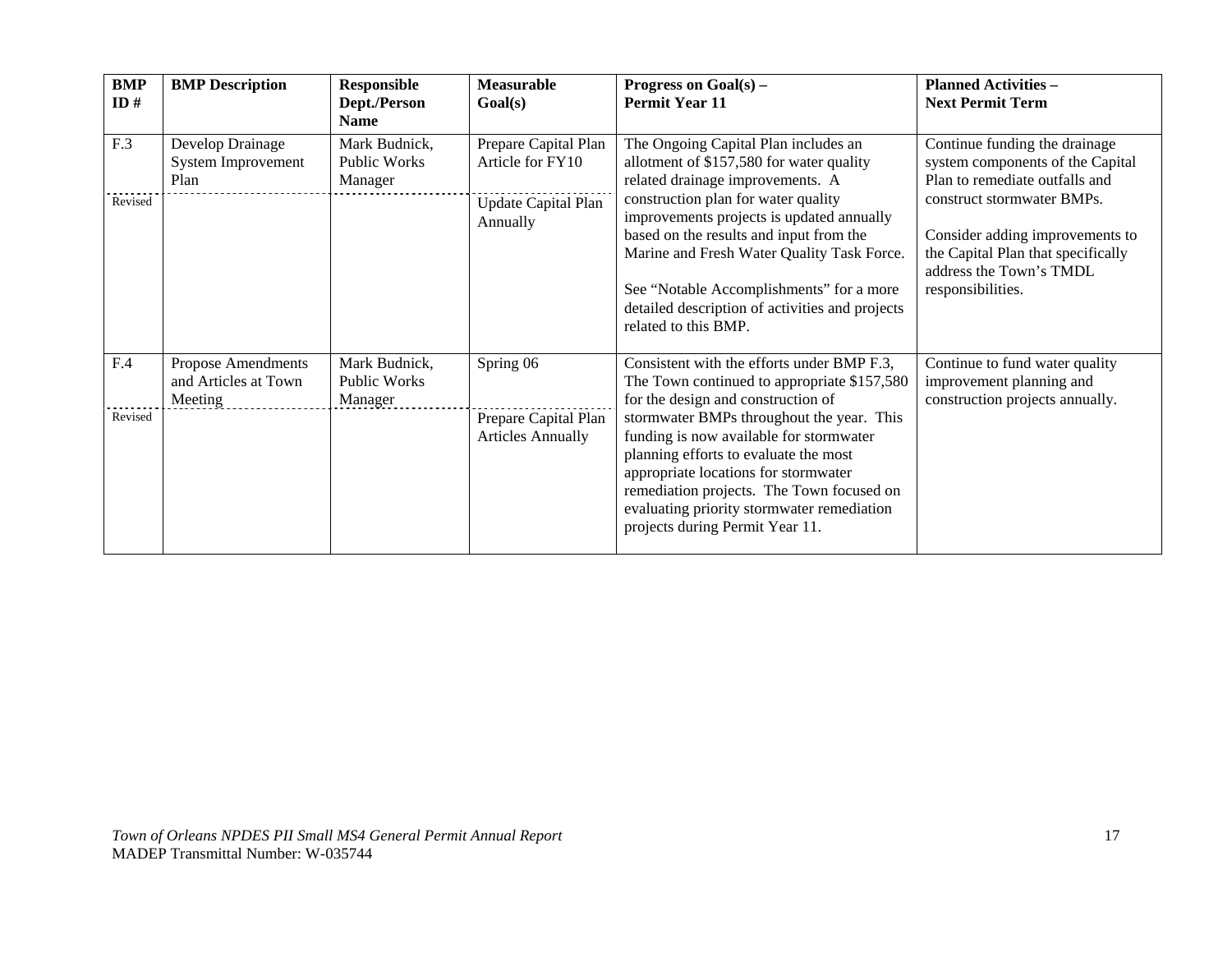|         | 6a. Additions          |                    |                   |                                              |                                    |  |  |
|---------|------------------------|--------------------|-------------------|----------------------------------------------|------------------------------------|--|--|
| BMP     | <b>BMP</b> Description | <b>Responsible</b> | <b>Measurable</b> | Progress on $Goal(s)$ –                      | <b>Planned Activities –</b>        |  |  |
| ID#     |                        | Dept./Person       | Goal(s)           | <b>Permit Year 11</b>                        | <b>Next Permit Term</b>            |  |  |
|         |                        | <b>Name</b>        |                   |                                              |                                    |  |  |
| F.5     | Maintain Animal Waste  | Orleans Pond       |                   | "Mutt Mitts" animal waste collection bags    | Continue maintenance of "Mutt"     |  |  |
|         | Collection Bags in Key | Coalition          |                   | were maintained by volunteers from the       | Mitts" program and ensure proper   |  |  |
|         | Areas of Concern       |                    |                   | Orleans Pond Coalition at key areas of       | disposal of wastes. Continue to    |  |  |
| Revised |                        |                    |                   | concern for residents to properly dispose of | track the number of bags taken and |  |  |
|         |                        |                    |                   | waste.                                       | evaluate if high occurrences of    |  |  |
|         |                        |                    |                   |                                              | improper disposal warrant a        |  |  |
|         |                        |                    |                   | Town Departments assisted with proper        | targeted education campaign.       |  |  |
|         |                        |                    |                   | waste disposal and more than 30,000 bags     |                                    |  |  |
|         |                        |                    |                   | were used at all of the collection stations. |                                    |  |  |
|         |                        |                    |                   | The Orleans Pond Coalition maintains         |                                    |  |  |
|         |                        |                    |                   | dispensers at 49 locations.                  |                                    |  |  |
|         |                        |                    |                   |                                              |                                    |  |  |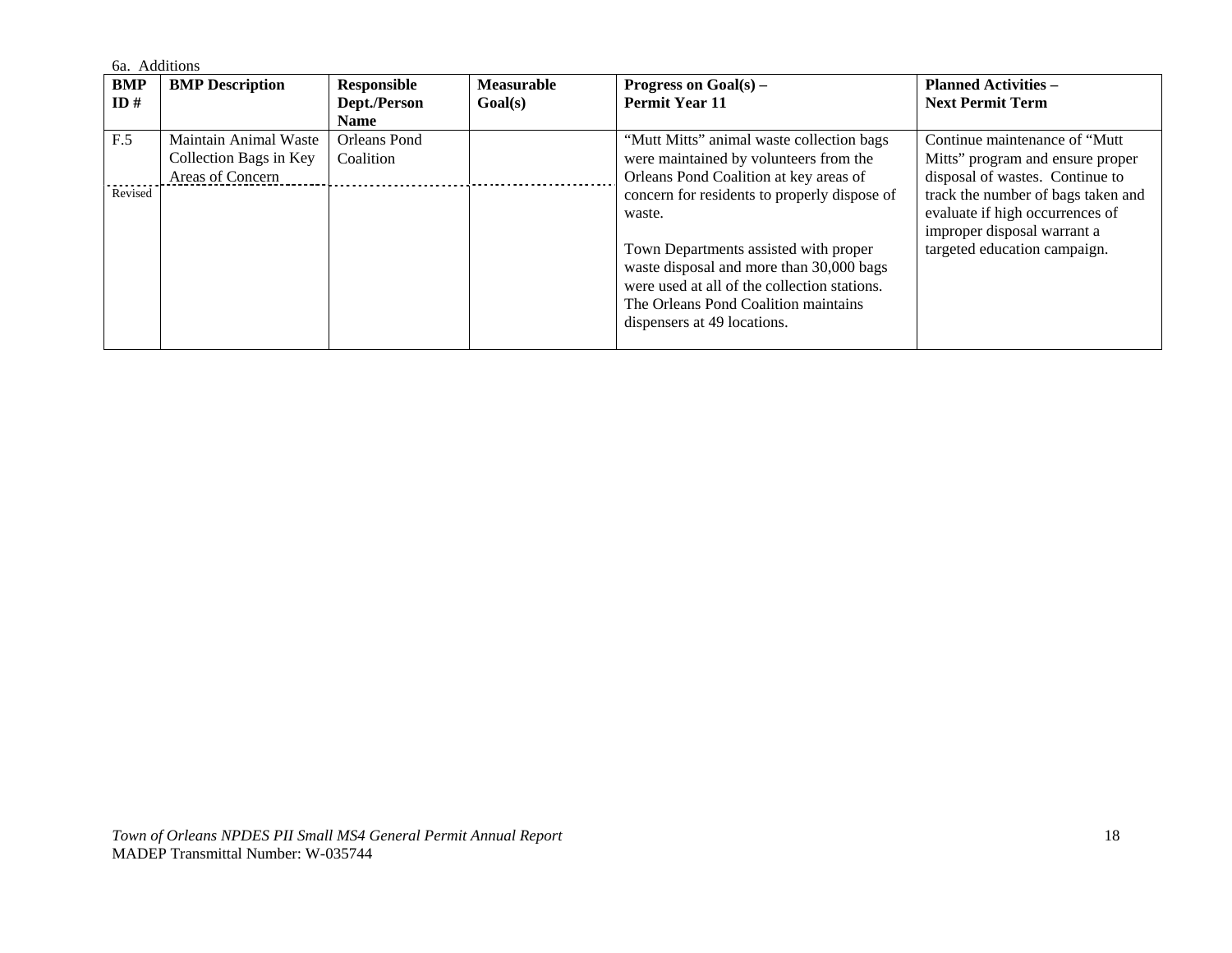| <b>BMP</b><br>ID# | <b>BMP</b> Description         | <b>Responsible</b><br>Dept./Person<br><b>Name</b>                   | Measurable<br>Goal(s)                                                  | Progress on $Goal(s)$ –<br><b>Permit Year 11</b>                                                                                                                                                                                                  | <b>Planned Activities -</b><br><b>Next Permit Term</b>                                                                                         |
|-------------------|--------------------------------|---------------------------------------------------------------------|------------------------------------------------------------------------|---------------------------------------------------------------------------------------------------------------------------------------------------------------------------------------------------------------------------------------------------|------------------------------------------------------------------------------------------------------------------------------------------------|
| F.6               | Nutrient Loading<br>Reductions | Mark Budnick<br>Public Works<br>Manager                             | <b>Implement Organic</b><br><b>Based Land</b><br>Management<br>Program | As discussed under "Notable<br>Accomplishments", the Pleasant Bay<br>Alliance developed a fertilizer and pesticide<br>use policy for municipal properties in April                                                                                | Adopt and enforce the Fertilizer<br>Nitrogen Control bylaw.<br>Continue organic based land                                                     |
| Revised           |                                |                                                                     |                                                                        | 2012. Building upon this effort, the Town<br>developed a Fertilizer Nitrogen Control<br>bylaw that passed at the 2014 Annual Town<br>Meeting. The purpose of the bylaw is to<br>restrict the use of nitrogen based fertilizers                    | management program to minimize<br>nutrient loading. Evaluate methods<br>to estimate the quantity of nutrients<br>reduced through this program. |
|                   |                                |                                                                     |                                                                        | throughout Town.<br>The Organic Based Land Management                                                                                                                                                                                             | Continue turf and pesticide<br>management practices at Town<br>Cove and other locations to reduce                                              |
|                   |                                |                                                                     |                                                                        | Program continued for Town properties,<br>consistent with NOFA guidelines. The                                                                                                                                                                    | the need for chemical applications.                                                                                                            |
|                   |                                |                                                                     |                                                                        | program focuses on reducing nutrient loads<br>through the use of cultural land management<br>practices and organic enhancements for<br>healthy turf and native vegetation. Compost<br>from the Transfer Station was used for turf<br>enhancement. | Continue implementation of the<br>fertilizer and pesticide use policy<br>for municipal properties.                                             |
|                   |                                |                                                                     |                                                                        | Modified mowing practices continued at the<br>Town Cove conservation viewing areas to<br>reduce the need for rigorous turf<br>management. The Town has used limited<br>organic-based pesticides for the last 7 years.                             |                                                                                                                                                |
| F.7               | <b>Trash Management</b>        | Mark Budnick,<br><b>Public Works</b><br>Manager &<br>Dawson Farber, | Maintain a proactive<br>trash collection<br>program                    | Town Departments maintained the active<br>Trash collection program at appropriate town<br>properties with waste receptacles.                                                                                                                      | Continue to service litter receptacles<br>at appropriate locations around the<br>Town.                                                         |
| Revised           |                                | Harbormaster and<br><b>Natural Resources</b><br>Manager             |                                                                        | A dumpster is also maintained by the Harbor<br>Master for fishing fleet waste at the Town<br>harbor. The program provides a means of                                                                                                              | Evaluate whether a "carry in/carry<br>out" policy would reduce improper<br>waste disposal.                                                     |
|                   |                                |                                                                     |                                                                        | waste disposal at public areas to discourage<br>littering.                                                                                                                                                                                        |                                                                                                                                                |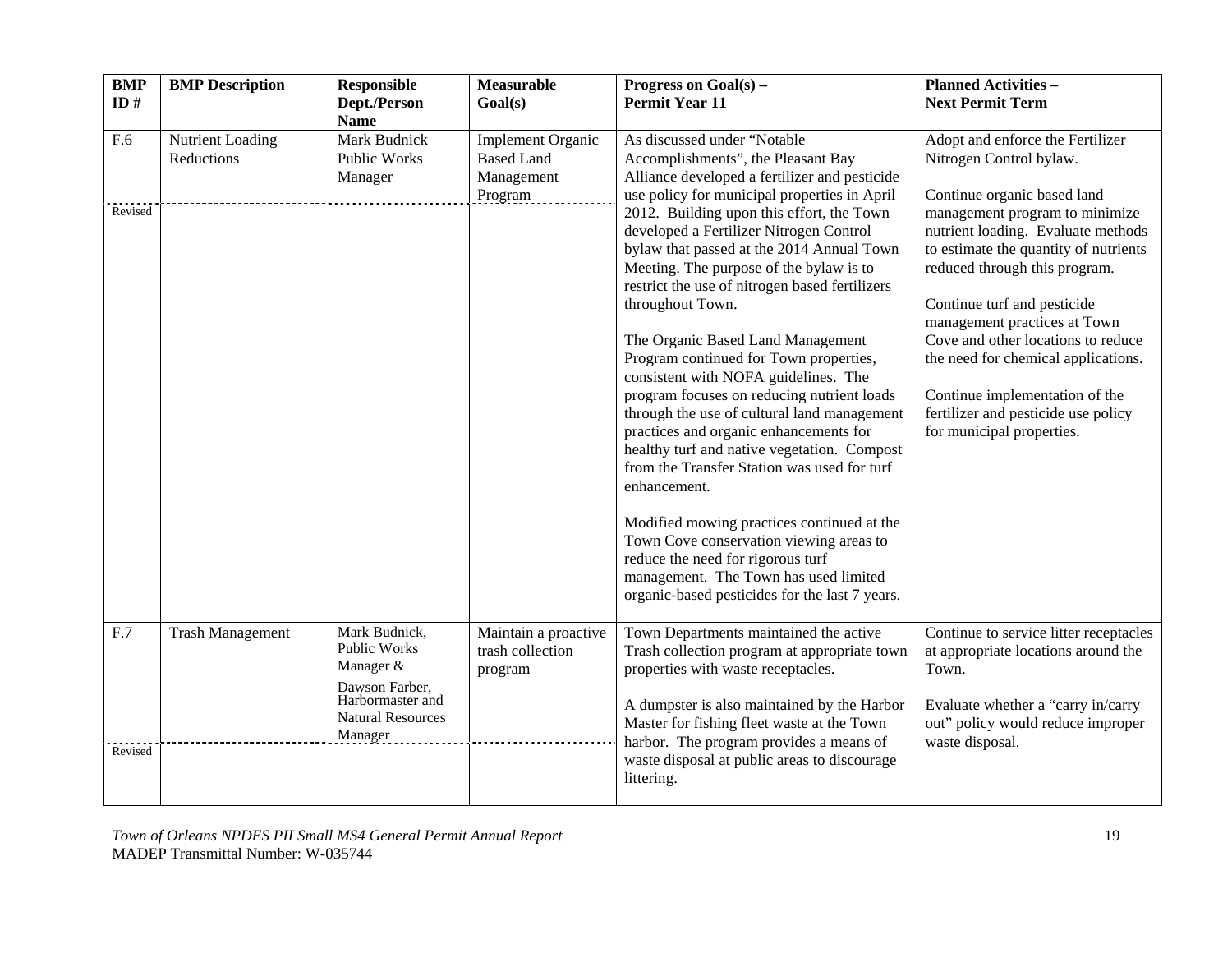| <b>BMP</b><br>ID# | <b>BMP</b> Description                          | <b>Responsible</b><br>Dept./Person<br><b>Name</b> | <b>Measurable</b><br>Goal(s)                                                             | Progress on $Goal(s)$ –<br><b>Permit Year 11</b>                                                                                                                                                                                                                                                                                                                                                                                                                           | <b>Planned Activities -</b><br><b>Next Permit Term</b>                                                                                                                                                                                                                                   |
|-------------------|-------------------------------------------------|---------------------------------------------------|------------------------------------------------------------------------------------------|----------------------------------------------------------------------------------------------------------------------------------------------------------------------------------------------------------------------------------------------------------------------------------------------------------------------------------------------------------------------------------------------------------------------------------------------------------------------------|------------------------------------------------------------------------------------------------------------------------------------------------------------------------------------------------------------------------------------------------------------------------------------------|
| F.8<br>Revised    | Inventory of BMP<br>Locations & Needs           | Mark Budnick,<br>Highway Manager                  | Ongoing inventory<br>of BMP locations<br>and needs to address<br>water quality issues    | The locations of stormwater BMPs are<br>maintained to develop projects for water<br>quality improvement. This BMP supports<br>BMPs F.3 and F.4. As discussed under<br>"Notable Accomplishments", the Town's<br>consultant completed a Preliminary Town-                                                                                                                                                                                                                    | Complete the Preliminary Town-<br>wide Stormwater Assessment and<br>prioritize future BMP projects for<br>funding.<br>Continue to maintain and update the                                                                                                                                |
|                   |                                                 |                                                   |                                                                                          | wide Stormwater Assessment to identify and<br>rank outfalls with the highest potential<br>pollutant discharges.<br>No stormwater BMP projects were added at<br>discharge locations during the permit year<br>since the focus turned to planning, as<br>discussed above. However, construction was<br>completed on stormwater BMPs Tar Kiln<br>Road, Overland Way and Skaket Beach.<br>BMPs at Pochet Road are in the final design<br>phase and will go to bid Spring 2014. | BMP inventory and develop<br>projects with the Marine & Fresh<br>Water Quality Task Force.                                                                                                                                                                                               |
| F.9<br>Revised    | <b>Stormwater Training</b><br>for Highway Staff | Mark Budnick,<br><b>Highway Manager</b>           | Annual training on<br>various topics,<br>record of training<br>attendance &<br>materials | Highway Department staff are trained<br>annually for the inspection and maintenance<br>of the drainage system, including how to<br>identify potential illicit discharges.                                                                                                                                                                                                                                                                                                  | Continue to train staff annually and<br>begin maintaining copies of<br>curriculum and attendance sheets.<br>Review the stormwater training for<br>Highway staff to determine if<br>targeted educational topics could<br>more effectively address current<br>stormwater management needs. |
| F.10              | Municipal Facilities<br>Evaluation              | Mark Budnick,<br><b>Highway Manager</b>           | Inventory of<br>municipal facilities<br>& report                                         | In Year 10, the Town hired a consultant to<br>inventory and evaluate municipal facilities<br>for pollution prevention and good<br>housekeeping practices to determine if any<br>improvements are needed. Findings from the<br>inspections were submitted to the Town in a<br>final report.                                                                                                                                                                                 | Implement recommendations based<br>on the availability of funding.                                                                                                                                                                                                                       |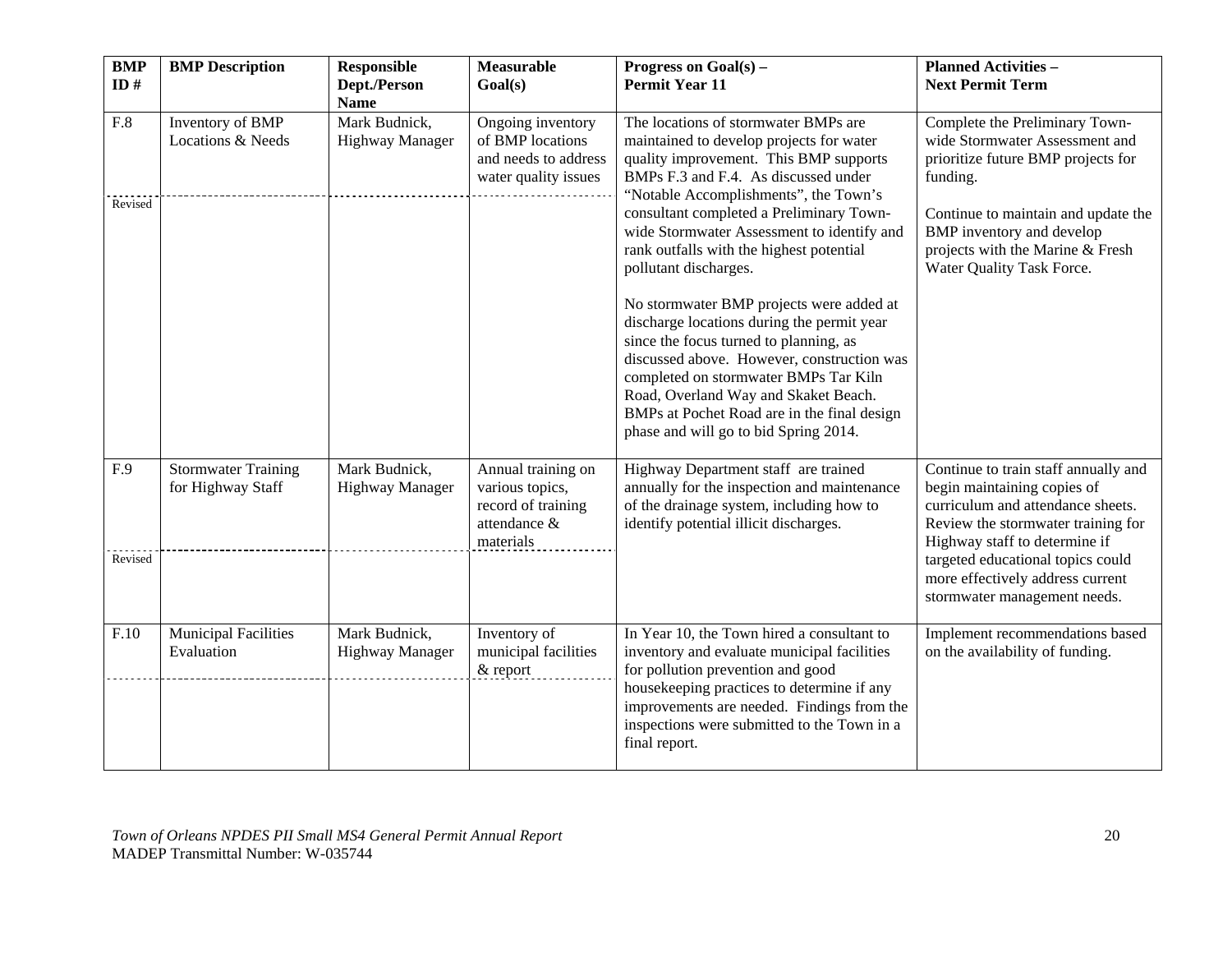| <b>BMP</b><br>ID# | <b>BMP</b> Description | Responsible<br>Dept./Person<br><b>Name</b> | <b>Measurable</b><br>Goal(s) | Progress on $Goal(s)$ –<br><b>Permit Year 11</b> | <b>Planned Activities –</b><br><b>Next Permit Term</b> |
|-------------------|------------------------|--------------------------------------------|------------------------------|--------------------------------------------------|--------------------------------------------------------|
| Revised           |                        |                                            |                              |                                                  |                                                        |

#### **7. BMPs for Meeting Total Maximum Daily Load (TMDL) Waste Load Allocations (WLA**) *<<if applicable>>*

#### **7a. Additions** (none at this time)

#### **7b. WLA Assessment**

As discussed in this annual report, the Town of Orleans continues to develop significant ongoing programs that improve marine and fresh water quality and meet compliance responsibilities with the Phase II Permit and the pathogen and nutrient TMDLs. The efforts of the Marine and Fresh Water Quality Task Force, Orleans Pond Coalition, past and planned BMP construction projects and the planned work under the approved Comprehensive Wastewater Management Plan (CWMP) have or will result in significant water quality and habitat improvements. As part of the development of the CWMP, the necessary waste load reduction and environmental impact related to structural wastewater improvements and non-structural BMPs have been assessed. In 2012, the Town's consultant completed an evaluation of full lifecycle costs for the CWMP and for a small pipe (STE) collection system to support the recommendations of the CWMP. The Board of Selectmen is seeking funding in 2014 to study alternatives and to build consensus for a long-term solution to wastewater management to protect surface and groundwater.

The Town and its consultant continued to evaluate program needs based on the pending Phase II permit for Interstate, Merrimack and South Coastal Watersheds and the draft 2013 Phase II permit that was issued for New Hampshire MS4s. The Town's consultant completed a Preliminary Town-wide Stormwater Assessment to identify and rank outfalls with the highest potential pollutant discharges. The Assessment prioritized the outfalls for remediation and provided a course of action with cost estimates to reduce or eliminate pollutant discharges. The Town anticipates using this information and the results from other activities (e.g., CWMP, BMP projects) to develop an appropriate strategy to address the requirements related to TMDLs and impaired water bodies, as part of the Stormwater Management Plan (SWMP) development under the final permit (once issued). The Town also received \$500,000 to fund a comprehensive SWMP to meet future regulatory requirements and water quality goals at the May 2013 Town Meeting.

The Pleasant Bay Resource Management Plan was updated in 2013 and the updated plan was adopted in May 2013. The plan will further the Town's ongoing effort to work collaboratively with neighboring Towns to promote the natural resource health and public enjoyment of Pleasant Bay.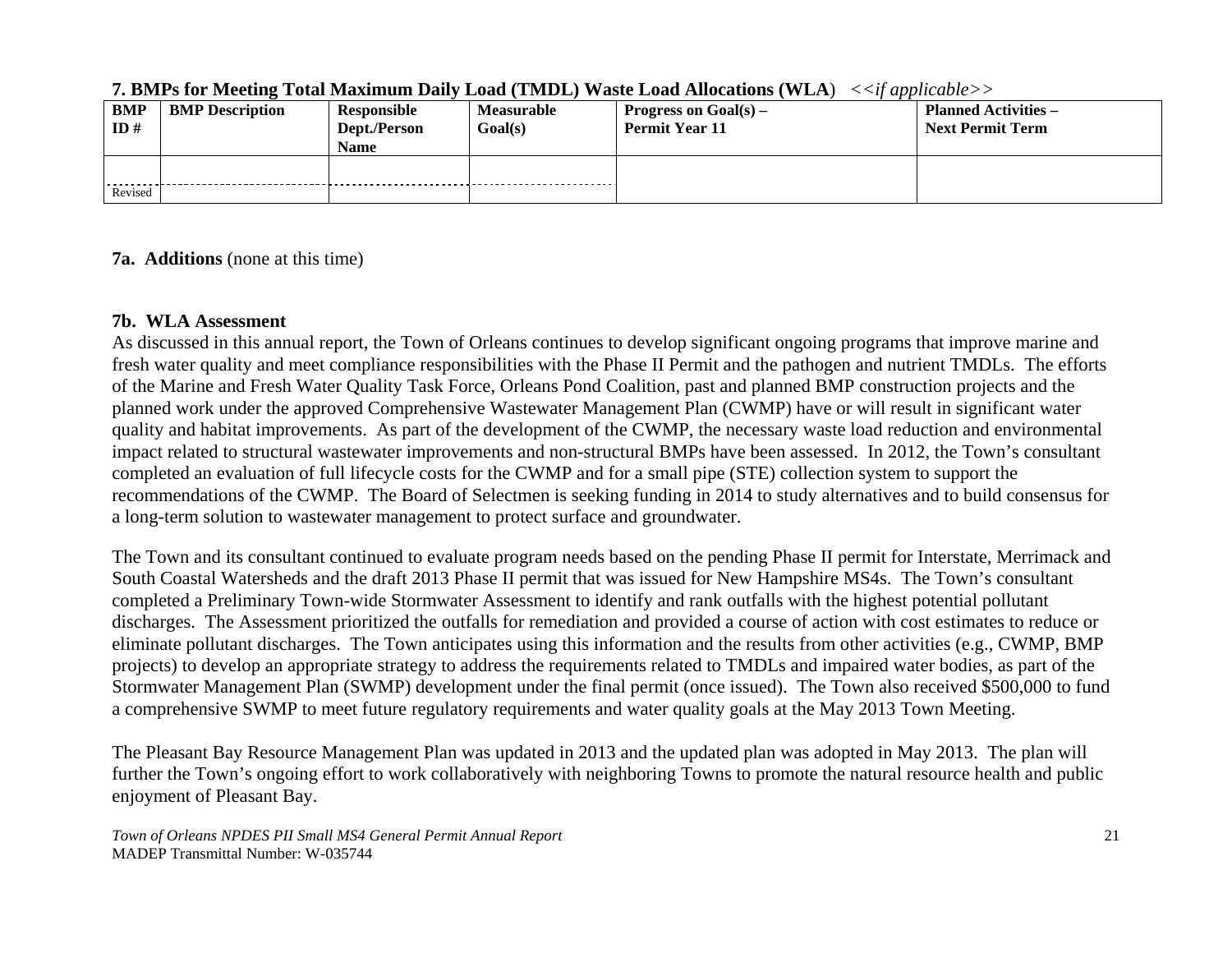#### **Part IV. Summary of Information Collected and Analyzed**

Beach monitoring was performed by the Town of Orleans Health Department in Permit Year 11. Additional water quality data was collected for various water bodies in Permit Year 11.

In Year 10, the Orleans Pond Coalition received a grant for water quality monitoring the Cedar Pond and Rock Harbor estuarine system. The results of this study increased the awareness and importance of preserving water quality. In Year 11, a Cedar Pond Management Plan was produced by SMAST and the Water Quality Task Force and was unanimously approved by the Board of Selectmen. In the Cedar Pond Management Plan, SMAST recommended replacing the boards in the old weir to hold back the pond and limit salt water intrusion. In order to put the boards back, the Town is waiting for approval from the property owner (MADOT). After the salinity is reduced to a level low enough for herring (etc), DMF is interested in installing a ladder structure to better enable fish passage.

#### **Part V. Program Outputs & Accomplishments (OPTIONAL)**

#### **Programmatic**

| $\sim$<br>$\sim$<br>/staffed<br>created<br>'10 h<br>.ner<br>Stor <sup>*</sup><br>. nosť<br>าwater<br>. $\mu$ anage $\sim$ | (v/r<br>/ 11 |                                            |
|---------------------------------------------------------------------------------------------------------------------------|--------------|--------------------------------------------|
| . program budget <i>'</i><br>Annual<br>/expenditures                                                                      | ∕α           | .58 <sub>0</sub><br>$\triangleright$<br>11 |

#### **Education, Involvement, and Training**

| Estimated number of residents reached by education program(s)                                                                                       | $(\#$ or %)             | 100                |  |  |
|-----------------------------------------------------------------------------------------------------------------------------------------------------|-------------------------|--------------------|--|--|
| Stormwater management committee established                                                                                                         | (y/n)                   |                    |  |  |
| Stream teams established or supported                                                                                                               | $(\# \text{ or } y/n)$  |                    |  |  |
| Shoreline clean-up participation or quantity of shoreline miles cleaned                                                                             | $(y/n \text{ or } mi.)$ |                    |  |  |
| Household Hazardous Waste Collection Days                                                                                                           |                         |                    |  |  |
| days sponsored                                                                                                                                      | $(\#)$                  |                    |  |  |
| community participation                                                                                                                             | (%)                     | 152 homes          |  |  |
| material collected                                                                                                                                  | (tons or gal)           | $4,630$ G<br>9.7 T |  |  |
| School curricula implemented                                                                                                                        | (y/n)                   |                    |  |  |
| Note: The Town also collected waste oil, gasoline, antifreeze and paint products at the Transfer Station that resulted in a total of 1,785 gallons. |                         |                    |  |  |
| $\pi$ cot upper und under in the theory                                                                                                             |                         | $\sim$             |  |  |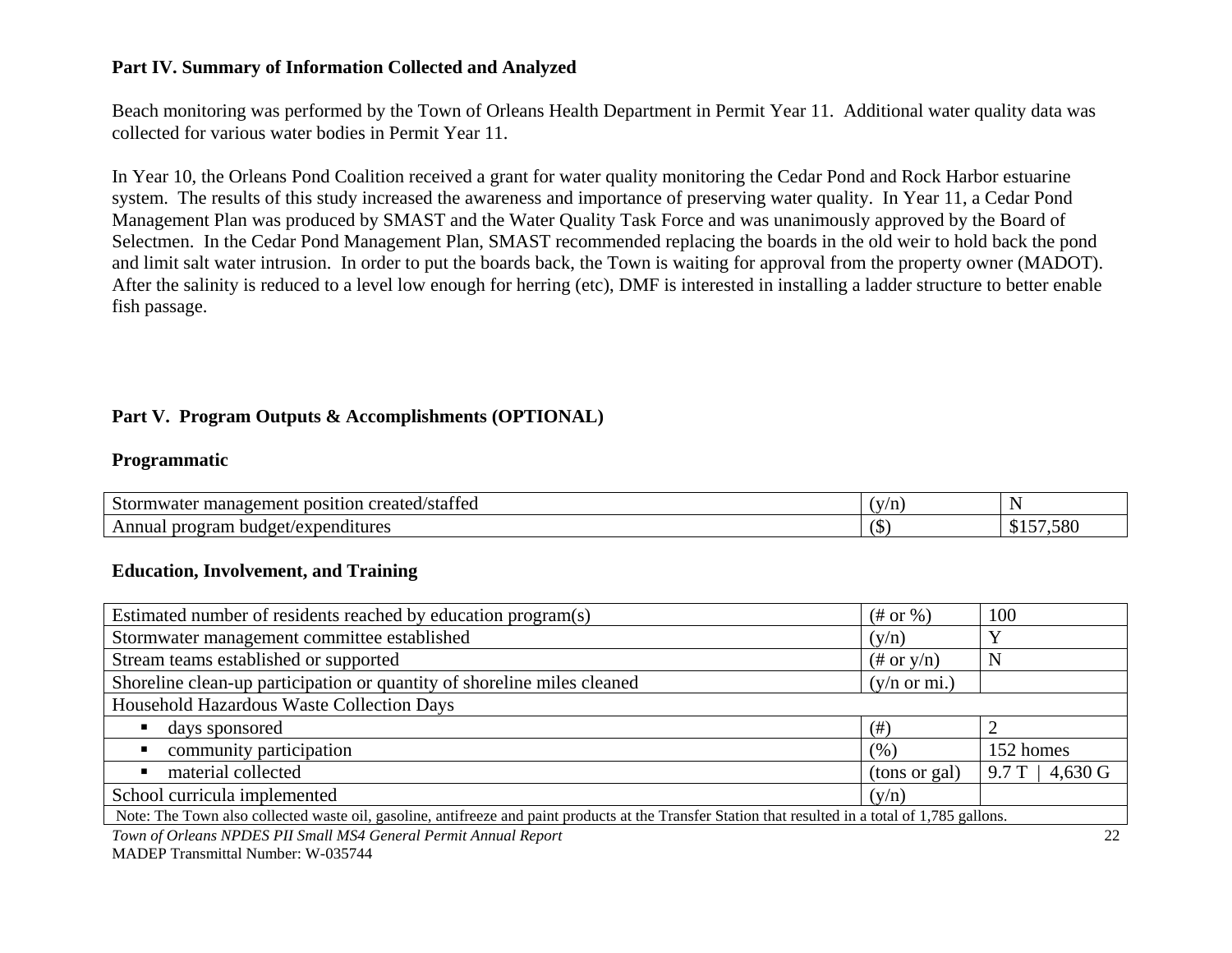# **Legal/Regulatory**

|                                                    | In place prior | Under  | Drafted | Adopted |
|----------------------------------------------------|----------------|--------|---------|---------|
|                                                    | to Phase II    | Review |         |         |
| Regulatory Mechanism Status (indicate with "X")    |                |        |         |         |
| Illicit Discharge Detection & Elimination<br>п     |                |        |         |         |
| Erosion & Sediment Control                         |                |        |         | X       |
| Post-Development Stormwater Management             |                |        |         |         |
| Accompanying Regulation Status (indicate with "X") |                |        |         |         |
| Illicit Discharge Detection & Elimination          |                |        |         |         |
| Erosion & Sediment Control                         |                |        |         | X       |
| Post-Development Stormwater Management             |                |        |         |         |

# **Mapping and Illicit Discharges**

| Outfall mapping complete               | (% )            | 95%  |
|----------------------------------------|-----------------|------|
| Estimated or actual number of outfalls | (# )            | 100  |
| System-Wide mapping complete           | (% )            | 75%  |
| Mapping method $(s)$                   |                 |      |
| Paper/Mylar                            | (% )            | 40%  |
| CADD<br>$\mathbf{r}$                   | (% )            |      |
| $\blacksquare$ GIS                     | (% )            | 60%  |
| Outfalls inspected/screened            | $(\#$ or $\%)$  | 95%  |
| Illicit discharges identified          | (# )            | U    |
| Illicit connections removed            | $($ #)          |      |
|                                        | $(est.$ gpd $)$ |      |
| % of population on sewer               | (% )            | 0%   |
| % of population on septic systems      | (% )            | 100% |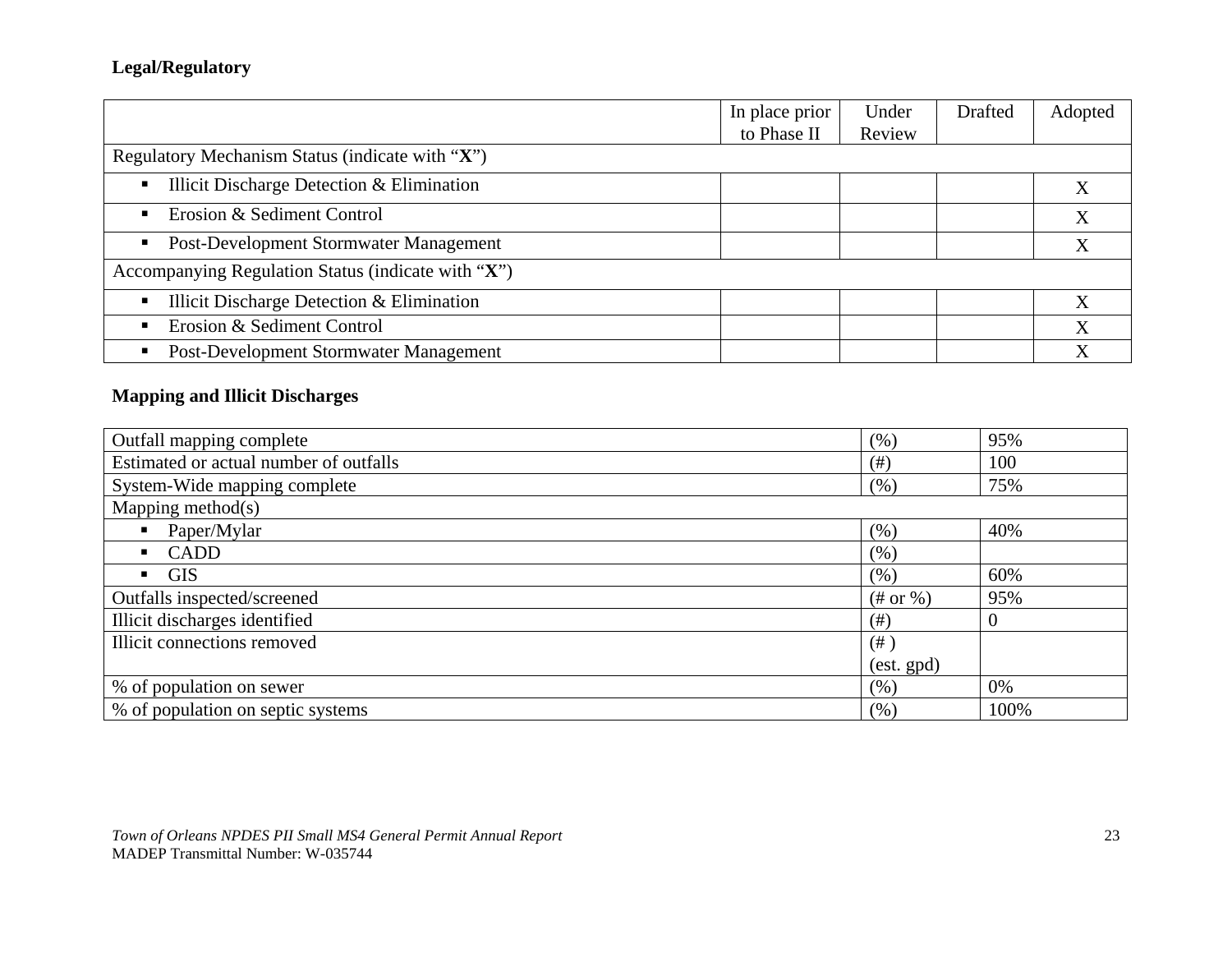#### **Construction**

| Number of construction starts $(>1$ -acre)                                                        | $($ #         |      |
|---------------------------------------------------------------------------------------------------|---------------|------|
| Estimated percentage of construction starts adequately regulated for erosion and sediment control | (% )          | 100% |
| Site inspections completed                                                                        | $(\#$ or %)   |      |
| Tickets/Stop work orders issued                                                                   | $(\#$ or %)   |      |
| Fines collected                                                                                   | $(\#$ and \$) |      |
| Complaints/concerns received from public                                                          | (# )          |      |

# **Post-Development Stormwater Management**

| Estimated percentage of development/redevelopment projects adequately regulated for post- | (% , )                | 100% |
|-------------------------------------------------------------------------------------------|-----------------------|------|
| construction stormwater control                                                           |                       |      |
| Site inspections completed                                                                | $(\# \text{ or } \%)$ |      |
| Estimated volume of stormwater recharged                                                  | (gpy)                 | NA   |

## **Operations and Maintenance**

| Average frequency of catch basin cleaning (non-commercial/non-arterial streets)                | (times/yr)             | $1/\mathrm{yr}$ |
|------------------------------------------------------------------------------------------------|------------------------|-----------------|
| Average frequency of catch basin cleaning (commercial/arterial or other critical streets)      | (times/yr)             | $1-2/yr$        |
| Total number of structures cleaned /inspected                                                  | (# )                   | 450             |
| Storm drain cleaned                                                                            | $(LF \text{ or } mi.)$ | 700 LF          |
| Qty. of screenings/debris removed from storm sewer infrastructure                              | (lbs. or tons)         | 104 Tons        |
| Disposal or use of sweepings (landfill, POTW, compost, recycle for sand, beneficial use, etc.) |                        | <b>BUD</b>      |
| Cost of screenings disposal                                                                    | (S)                    | ~1.63,000       |